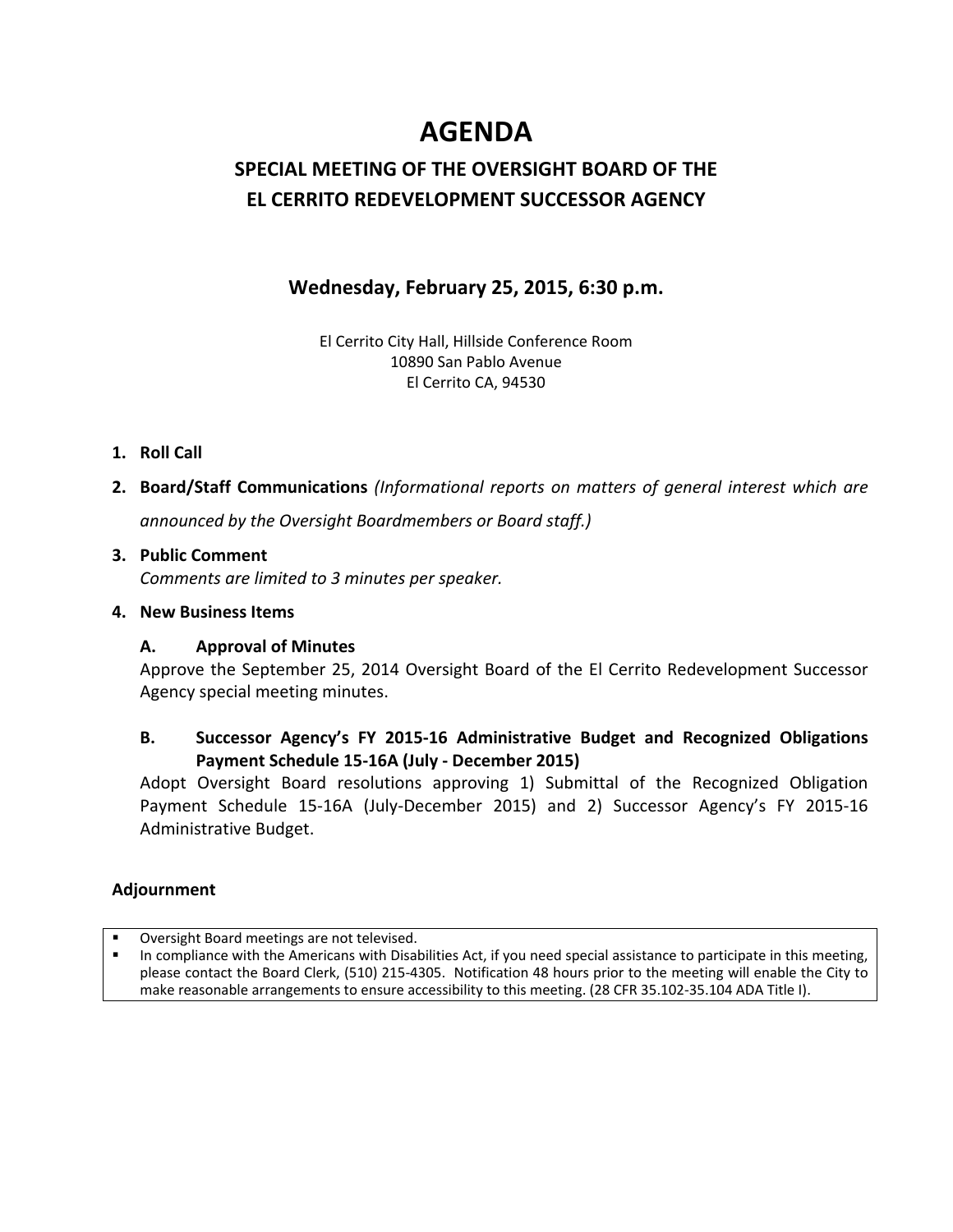# **SPECIAL MEETING OF THE OVERSIGHT BOARD OF THE EL CERRITO REDEVELOPMENT SUCCESSOR AGENCY**

## **MINUTES**

#### **Thursday, September 25, 2014, 6:30 p.m.**

El Cerrito City Council Chambers 10890 San Pablo Avenue El Cerrito CA, 94530

#### **1. Call to Order**

Chair Jones called the special meeting to order at 6:31 p.m.

#### **2. Roll Call**

Present: Board Members Dotson, Kronenberg, Malek‐Zadeh, Potter, Solseng, Zepeda and Chair Jones.

Absent: None

#### **3. Board/Staff Communications**

Hilde Myall, Senior Program Manager, reported that as a result of Ms. Treviño's departure from the City that she will be staff for the Oversight Board. Lisa Malek‐Zadeh has replaced her on the Board. Ms. Myall also provided an update on the status of the City's litigation regarding redevelopment funds and reminded the Board that the Board will consolidate and become a county wide body in 2016.

**4. Public Comment** – No speakers.

#### **5. New Business Items**

#### **A. Approval of Minutes**

Approve the February 26, 2014 Oversight Board of the El Cerrito Redevelopment Successor Agency special meeting minutes.

**Action:** Moved, seconded (Kronenberg/Potter; Ayes – Directors Kronenberg, Potter, Solseng, Zepeda and Chair Jones; Noes – None; Abstain – Directors Dotson and Malek‐Zadeh; Absent – None) and carried to approve the minutes.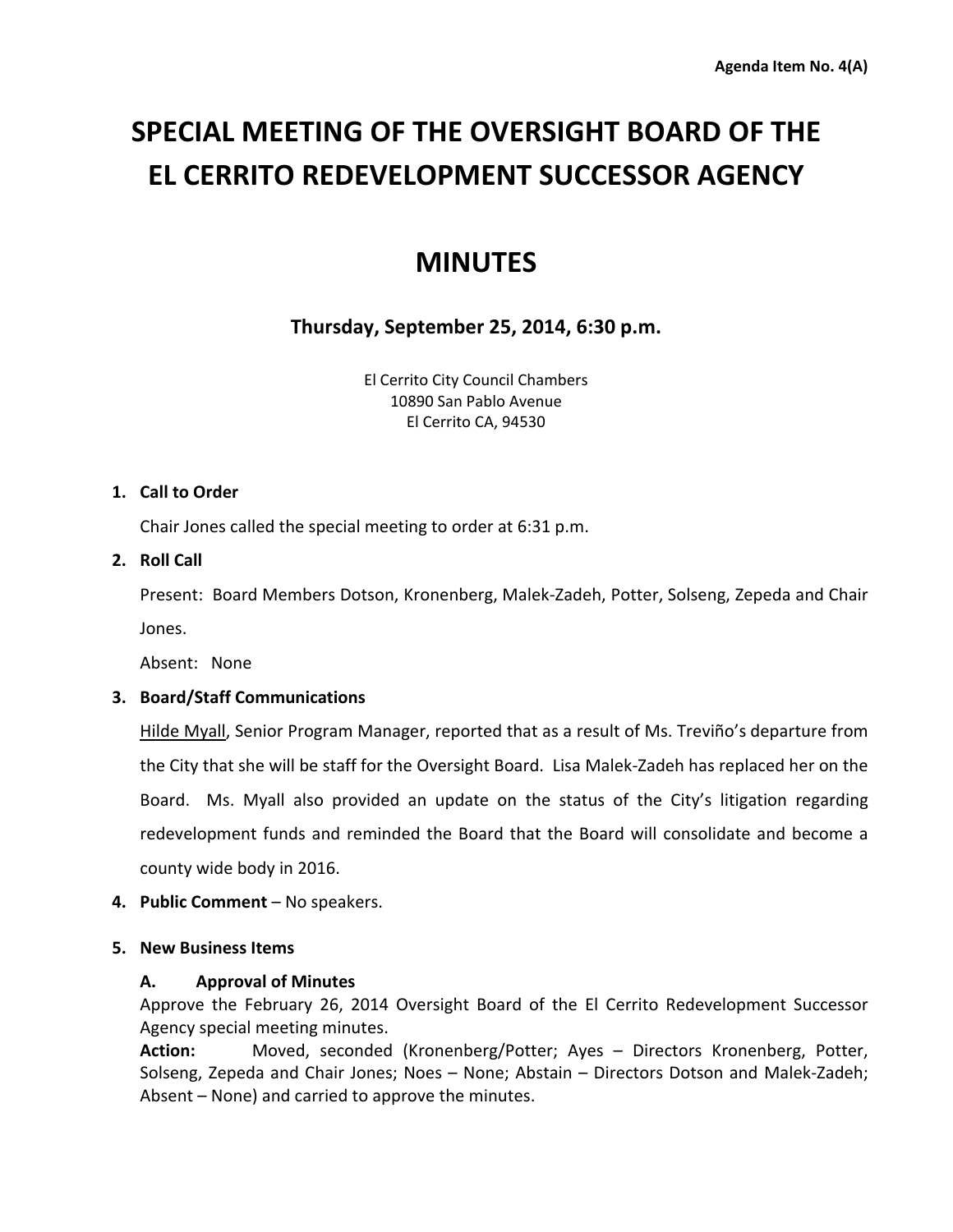#### **B. Draft Recognized Obligation Payment Schedule 14‐15B (January‐June 2015)**

Adopt Oversight Board resolution approving submittal of the draft Recognized Obligation Payment Schedule 14‐15B (January‐June 2015).

**Action:**  Moved, seconded (Dotson/Solseng) and carried unanimously to adopt Resolution No. OB 2014–04.

**Adjourned** at 6:48 p.m.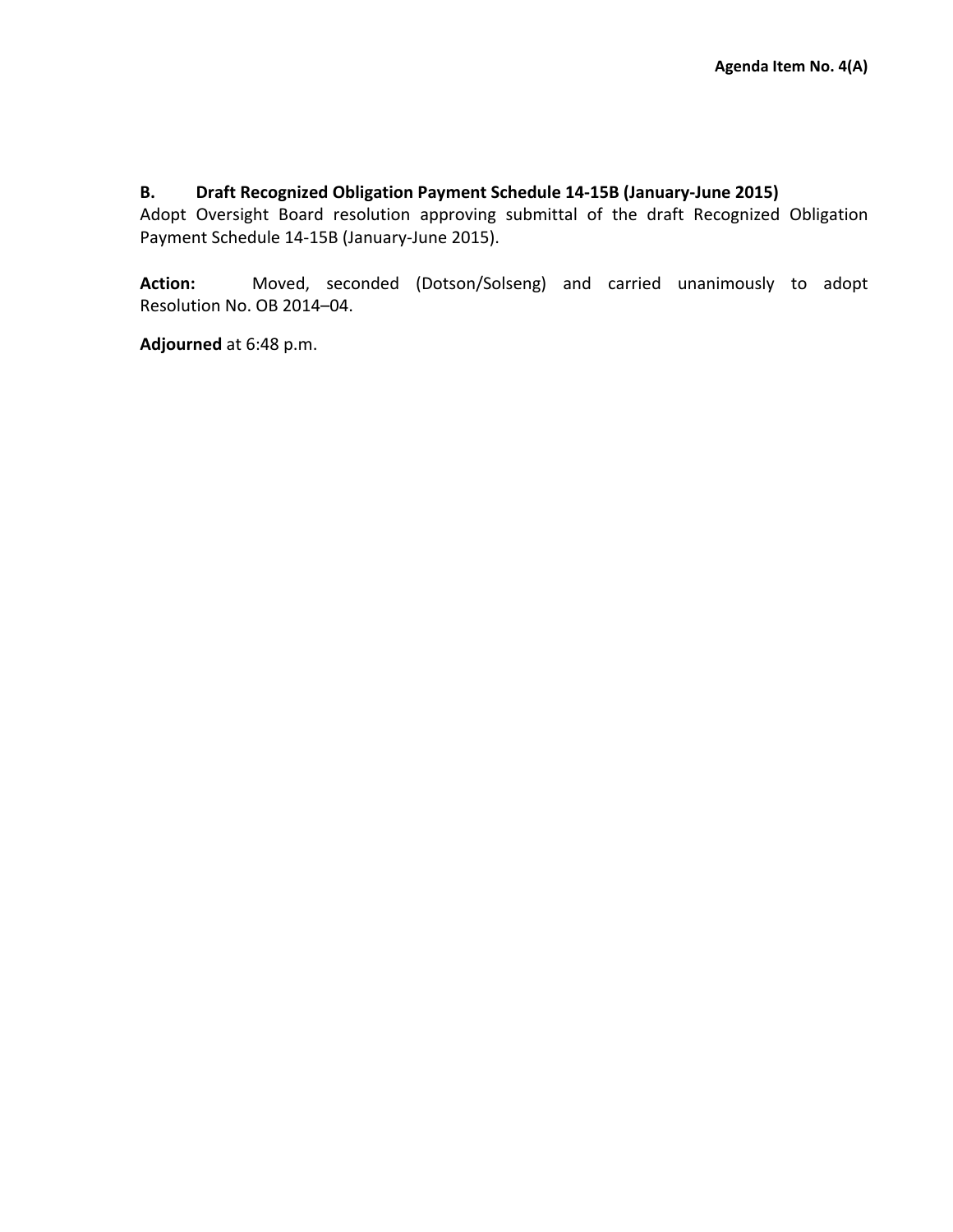## **AGENDA BILL**



#### **Agenda Item No. 4(B)**

| Date:    | February 25, 2015                                                                                                              |
|----------|--------------------------------------------------------------------------------------------------------------------------------|
| To:      | Oversight Board of the El Cerrito Redevelopment Agency Successor Agency                                                        |
| From:    | Hilde Myall, Senior Program Manager - Housing                                                                                  |
| Subject: | Successor Agency's FY 2015-16 Administrative Budget and Recognized<br>Obligations Payment Schedule 15-16A (July-December 2015) |

#### **ACTION REQUESTED**

Adopt Oversight Board resolutions approving Successor Agency's FY 2015-16 administrative budget and submittal of the Recognized Obligations Payment Schedule 15-16A covering the period July to December 2015, as previously reviewed and authorized by the governing board of the Successor Agency.

#### **BACKGROUND**

#### **Dissolution**

ABx1 26 (Dissolution Act) dissolved the El Cerrito Redevelopment Agency (RDA) on February 1, 2012. The City of El Cerrito (City) elected to serve as the El Cerrito Redevelopment Successor Agency (Successor Agency), assuming the RDA's assets and liabilities. Pursuant to the Dissolution Act, the Oversight Board to the Successor Agency was established to review and approve all actions taken by the Successor Agency, including but not limited to repayment of the obligations assumed by the Successor Agency from the RDA, the Successor Agency's annual administrative budget, and loan agreements between the City and the Successor Agency.

The City also elected to serve as the Housing Successor, assuming the RDA's housing assets and responsibilities. Other than the initial review of housing assets transferred to the City, the Oversight Board does not review the City's actions as Housing Successor.

All actions of the Oversight Board are reviewed and approved by the California Department of Finance (DOF), which requires separate resolutions be submitted for each Oversight Board action.

#### **Redevelopment Property Tax Trust Fund**

Under the Dissolution Act, the portion of property tax revenues collected in the City of El Cerrito Redevelopment Project Area (Project Area) that was considered Tax Increment prior to the RDA's dissolution are called Redevelopment Property Tax and are deposited by the County Auditor-Controller (Auditor-Controller) into the Redevelopment Property Tax Trust Fund (RPTTF). The Auditor-Controller distributes the funds in the RPTTF with the following priority:

1. Auditor-Controller's administrative costs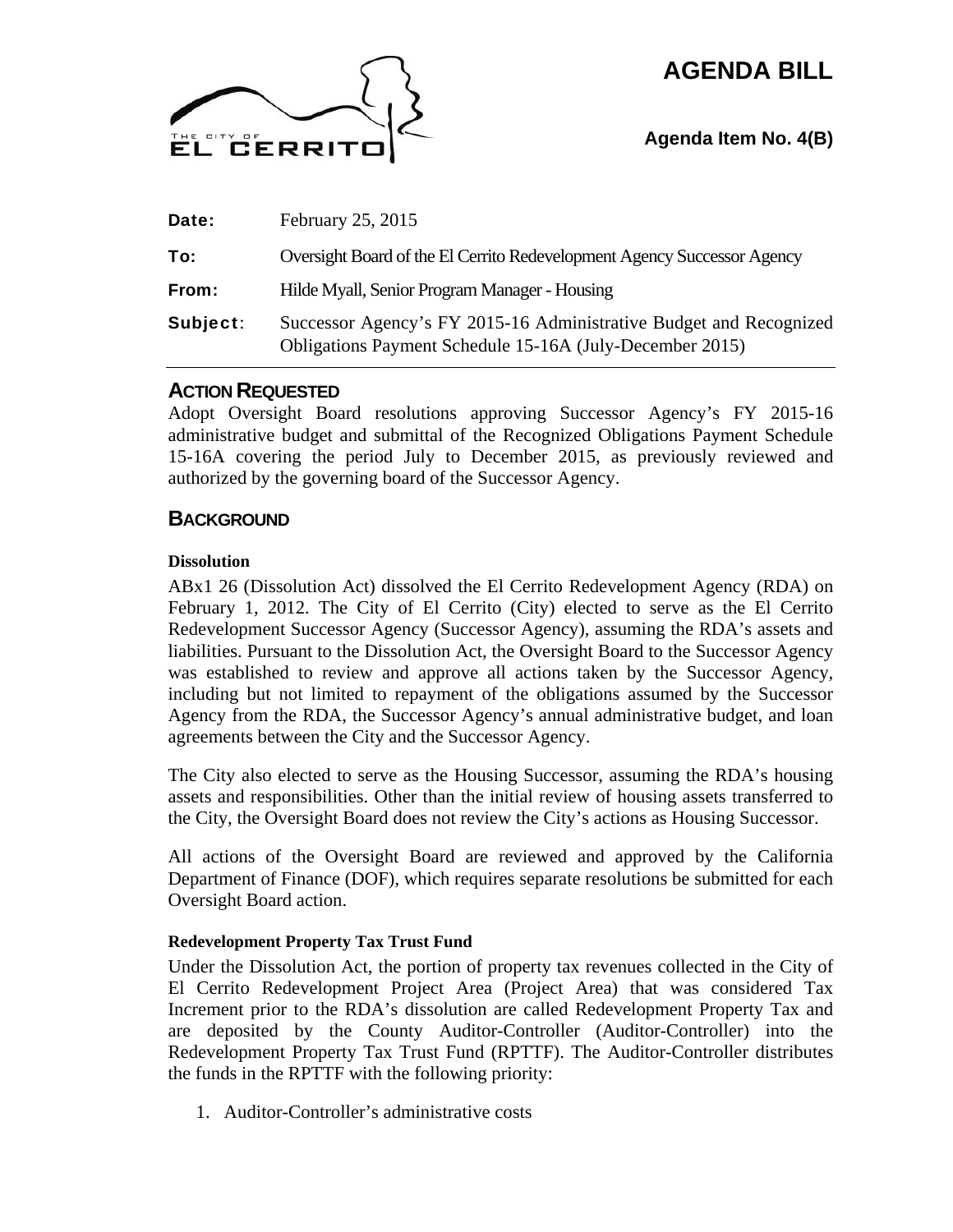- 2. Pass-through payments to the taxing entities affected by the Redevelopment Plan for the Project Area, calculated the same as prior to RDA dissolution
- 3. Distribution to the Successor Agency to retire the former RDA's obligations
- 4. Payment of the Successor Agency's administrative cost allowance
- 5. Distribution of residual funds to taxing entities

#### **Recognized Obligation Payment Schedule**

In order to receive a distribution from the RPTTF, the Successor Agency must review and authorize submittal of a Recognized Obligations Payment Schedule (ROPS) for each six-month period. Each ROPS must then be approved by the Oversight Board and DOF before the Auditor-Controller disburses funding for payments on the approved ROPS. Funding for some items on a ROPS requires separate review and approval by the Oversight Board, including for example the repayment schedule for housing loans such as was considered by the Oversight Board at the February 2014 meeting.

The schedule being considered this evening is ROPS 15-16A covering payments due during the period of July to December 2015. The Successor Agency must submit ROPS 15-16A approved by the Oversight Board to DOF no later than March 3, 2015.

#### **Successor Agency Administrative Budget**

Pursuant to the Dissolution Act, the Successor Agency must prepare a budget for administrative expenses each fiscal year to be approved by the Oversight Board and DOF. The Successor Agency is entitled to an administrative allowance of \$250,000 annually. The budget being considered this evening is for FY 2015-16.

#### **ROPS15-16A**

The ROPS 15-16A authorized by the Successor Agency is Exhibit A to the attached Oversight Board resolution (Attachment 1). It includes: 1) A summary of the funding request; 2) An itemized listing of obligations; 3) A report of cash balances; 4) A reconciliation of prior payments and resulting adjustments; and 5) Notes of explanation.

Obligations with remaining outstanding balances are included on ROPS 15-16A, whether previously approved by DOF or in dispute. They are as follows:

- Tax Allocation Bond Debt Service. Payments are due to the trustee Union Bank by December 27, 2015. Note that principal and interest payments are due in June of each year, but only interest payments are made in December, which resulted in large swings in the amount of RPTTF requested in past ROPS periods. In an effort to smooth out distributions from the RPTTF between ROPS periods going forward, debt service payments on ROPS 15-16A include reserves for half of the principal payments due during the ROPS 15-16B period. Should there be insufficient funds available for other ROPS 15-16A items, less than the full amount requested may be reserved.
- Valente Note. No payment is due during the ROPS 15-16A period.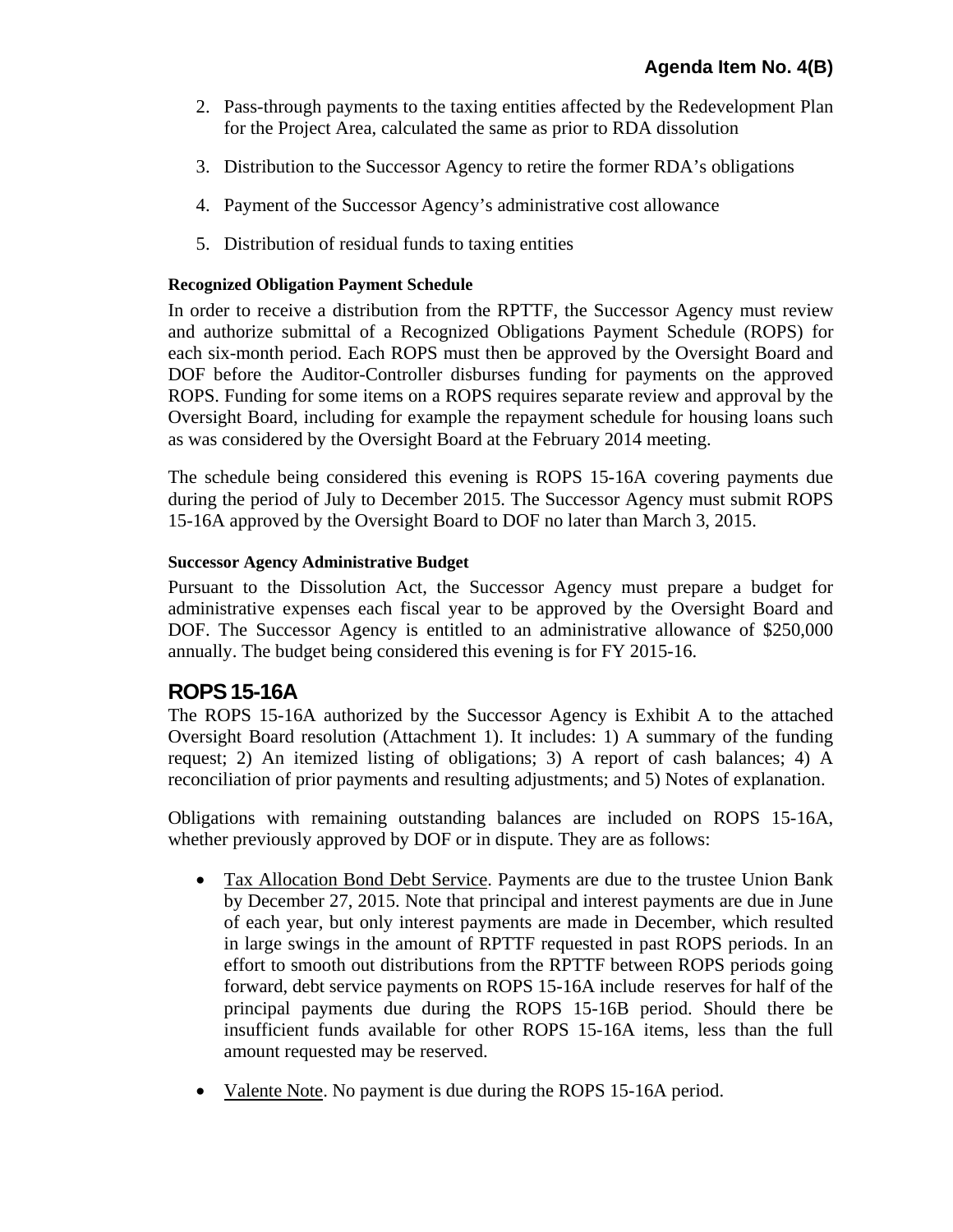- Litigation Costs. The Successor Agency's litigation expenses are an enforceable obligation. The Successor Agency is estimating litigation costs of \$72,350 in the July through December 2015 period.
- Eden Housing Loan Agreement Post-DDA. While the Oversight Board has repeatedly approved obligations to Eden Housing, DOF has continued to deny that portion of the loan agreement that was contingent on negotiation of a Disposition and Development Agreement (DDA) with Eden, in the amount of \$250,000, stating that the Successor Agency did not have the authority to negotiate a DDA. However, the City as Housing Successor does have the authority to negotiate a DDA with Eden Housing on a property that was listed on the DOF-approved Housing Asset Transfer List and the Successor Agency retained the obligation to fund the loan agreement. DOF stated that the Successor Agency can terminate the agreement due to dissolution, but the Successor Agency is not required to terminate under the Dissolution Act and the DOF cannot require the Successor Agency to do so. Eden Housing and the City as Housing Successor entered into a DDLA as of April 2014 and therefore this obligation is included on ROPS 15-16A for funding.
- San Pablo Avenue Streetscape and Streetlights. In the process of closing out multi-year capital improvement projects, it was determined that commitments of tax increment by the RDA to the City were not transferred to the Capital Improvement Fund, but were relied upon for letting construction contracts. While the commitment of tax increment not transferred by the RDA totaled \$956,511, the City was able to reduce project costs and only \$431,599 of the commitment remains outstanding. The Successor Agency is placing this item on the ROPS again with the goal of working with the DOF toward funding of this item.
- ERAF and SERAF Loans. The payment amount listed is an estimate based on calculations in Health & Safety Code Section 34176 and an estimate of residual funds in the RPTTF after other obligations are paid and is consistent with the approved SERAF/ERAF Loan Repayment Schedule pursuant to Successor Agency Resolution No. 2014-01 and Oversight Board Resolution No. 2014-03.
- FY 2015-16 Administrative Allowance. One half of the Successor Agency's administrative allowance is included on the ROPS.

The total amount of RPTTF funding required for ROPS 15-16A is estimated to be \$2,213,510. Because there was \$72,350 of unspent RPT from ROPS 14-15A, there is a Prior Period Adjustment of negative \$72,350 to the requested RPT funding for ROPS 15-16A. The unspent RPT from ROPS 14-15A can be used to pay approved ROPS 15- 16A enforceable obligations, so the combined total funding requested equals \$2,213,510 (\$2,141,160 plus \$72,350). Based on the amount received during the prior ROPS period, the estimated amount to be distributed from the RPTTF is approximately \$2,197,051. There may be insufficient RPTTF for all obligations due during the ROPS 15-16A period.

#### **SERAF/ERAFLOAN REPAYMENT**

The State of California shifted tax increment revenues from redevelopment agencies statewide into the Educational Revenue Augmentation Fund (ERAF) in 2005 and 2006,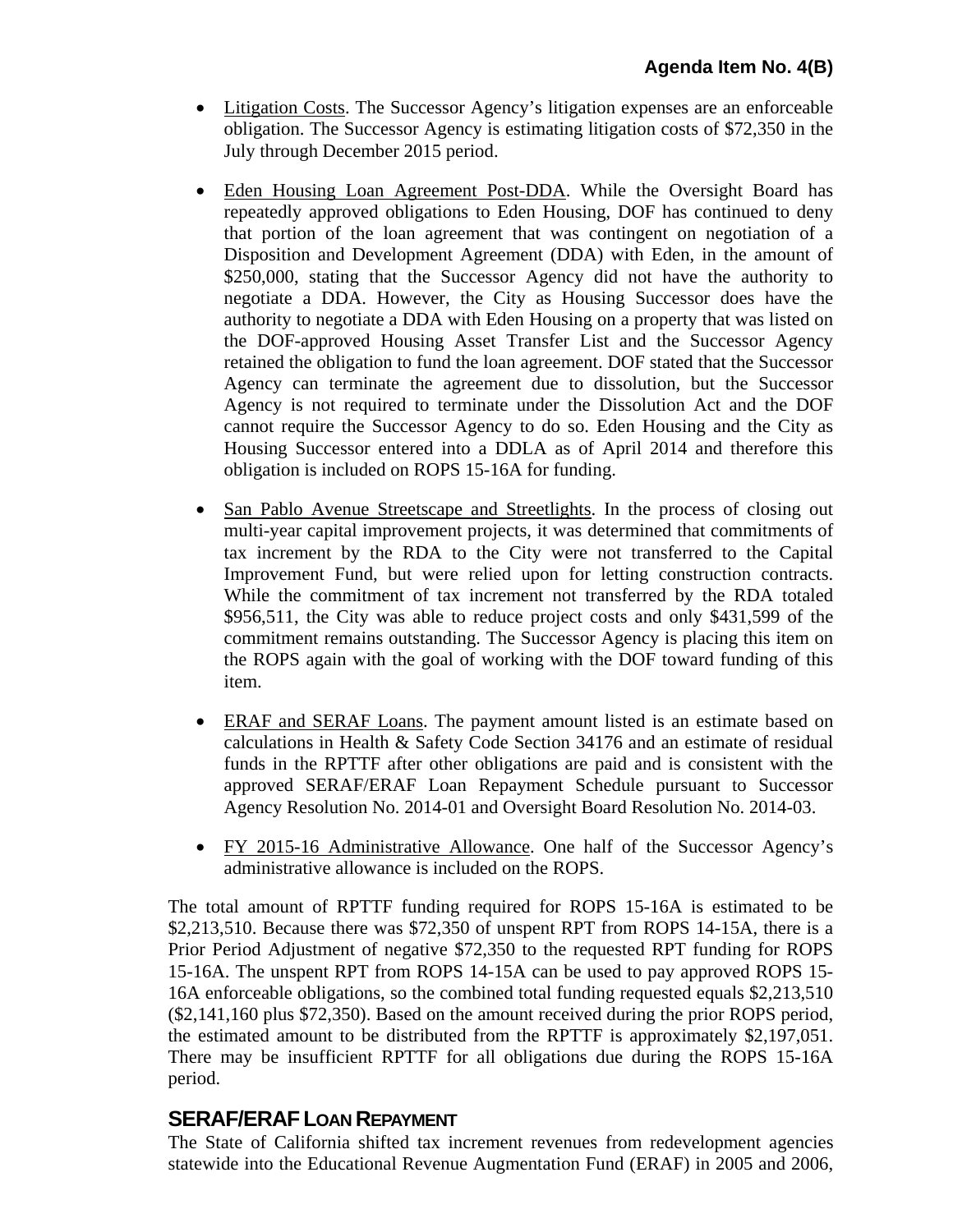and into the Supplemental ERAF (SERAF) in 2009 and 2010. Redevelopment agencies that did not have sufficient tax increment to make their ERAF and SERAF payments were permitted to borrow from their housing funds in order to do so. The RDA had borrowed funds from its Low and Moderate Income Housing Fund (LMIHF) and was in the process of repaying the loans when the agency was dissolved. The obligation was assumed by the Successor Agency and is payable to the City's Low Income Housing Asset Fund.

The Dissolution Act allows repayment of SERAF and ERAF loans beginning in FY 2014-15. The maximum repayment amount authorized each fiscal year is limited to one half of the increase between the amount distributed to the taxing entities in the fiscal year and the amount distributed to taxing entities in the 2012-13 base year. The DOF has advised successor agencies that SERAF and ERAF loans are enforceable obligations provided that the Oversight Board approves a repayment schedule.

In February 2014, pursuant to Successor Agency Resolution No. 2014-01 and Oversight Board Resolution No. 2014-03, the Successor Agency and the Oversight Board approved a repayment schedule in which the FY 14-15 maximum repayment of \$75,284 was based on an estimated RPTTF residual of \$150,568. The approved repayment schedule allows the actual repayment amount for each ROPS period to vary so long as the amount does not exceed the maximum amount allowed pursuant to the formula contained in the Dissolution Act (Health and Safety Code Section 34176(e)(6)(B)). The actual RPTTF residual for the FY 14-15 period was \$1,631,717, which would allow a maximum repayment of \$815,859. A comparison of the original estimated repayment schedule and the requested repayment for ROPS 15-16A based on actual FY 14-15 residual is contained in the Tables A and B, below. In light of the actual residual, the allowed maximum amount of repayment and other enforceable obligations on the ROPS 15-16A, staff is recommending a loan repayment request of \$250,000 on ROPS 15-16A.

|             | <b>Estimated Residual Redevelopment Property Tax for SERAF/ERAF Obligation</b> |           |                                                                   |             |           |                   |                |                 |                |  |  |  |
|-------------|--------------------------------------------------------------------------------|-----------|-------------------------------------------------------------------|-------------|-----------|-------------------|----------------|-----------------|----------------|--|--|--|
|             |                                                                                |           | Repayment by the El Cerrito Redevelopment Agency Successor Agency |             |           |                   |                |                 |                |  |  |  |
|             |                                                                                |           |                                                                   |             |           |                   |                |                 |                |  |  |  |
|             |                                                                                |           |                                                                   |             |           | <b>Difference</b> |                | Sample          |                |  |  |  |
| <b>ROPS</b> | <b>RPTTF</b>                                                                   | County    | Pass-Thru                                                         | Projected   |           | from Base         | <b>Maximum</b> | Payment         | Loan           |  |  |  |
| Period      | Available                                                                      | Admin     | <b>Payments</b>                                                   | <b>ROPS</b> | Residual  | Year              | Payment        | <b>Schedule</b> | <b>Balance</b> |  |  |  |
| Ш           | 2,221,333                                                                      | (48, 673) | (223, 412)                                                        | (1,949,250) |           |                   |                |                 | 1,247,318      |  |  |  |
| Ш           | 2,606,039                                                                      | (48,009)  | (482, 915)                                                        | (2,075,115) |           |                   |                |                 | 1,247,318      |  |  |  |
| 13-14A      | 2,759,863                                                                      | (31, 230) | (1,251,240)                                                       | (1,427,787) | 49,606    |                   |                |                 | 1,247,318      |  |  |  |
| 13-14B      | 2,632,518                                                                      | (30, 945) | (529,090)                                                         | (2,072,483) |           | 49,606            | 24,803         |                 | 1,247,318      |  |  |  |
| 14-15A      | 2,632,518                                                                      | (30, 932) | (526, 504)                                                        | (2,075,082) |           |                   |                | 24,803          | 1,222,515      |  |  |  |
| 14-15B      | 2,711,494                                                                      | (31, 860) | (542, 299)                                                        | (1,986,767) | 150,568   | 150,568           | 75,284         |                 | 1,222,515      |  |  |  |
| 15-16A      | 2,711,494                                                                      | (31, 860) | (542, 299)                                                        | (1,584,845) | 552,490   |                   |                | 75,284          | 1,147,231      |  |  |  |
| 15-16B      | 2,792,839                                                                      | (32, 816) | (558, 568)                                                        | (1,797,776) | 403,679   | 956,169           | 478,085        |                 | 1,147,231      |  |  |  |
| 16-17A      | 2,792,839                                                                      | (32, 816) | (558, 568)                                                        | (1,823,109) | 378,346   |                   |                | 250,000         | 897,231        |  |  |  |
| 16-17B      | 2,876,624                                                                      | (33,800)  | (575, 325)                                                        | (1,861,324) | 406,175   | 784,521           | 392,261        |                 | 897,231        |  |  |  |
| 17-18A      | 2,876,624                                                                      | (33,800)  | (575, 325)                                                        | (1,647,242) | 620,257   |                   |                | 250,000         | 647,231        |  |  |  |
| 17-18B      | 2,962,923                                                                      | (34, 814) | (592, 585)                                                        | (1,685,457) | 650,067   | 1,270,324         | 635,162        |                 | 647,231        |  |  |  |
| 18-19A      | 2,962,923                                                                      | (34, 814) | (592, 585)                                                        | (1,716,192) | 619,332   |                   |                | 250,000         | 397,231        |  |  |  |
| 18-19B      | 3,051,811                                                                      | (35, 859) | (610, 362)                                                        | (1,754,407) | 651,183   | 1,270,515         | 635,258        |                 | 397,231        |  |  |  |
| 19-20A      | 3,051,811                                                                      | (35, 859) | (610, 362)                                                        | (1,235,586) | 1,170,004 |                   |                | 250,000         | 147,231        |  |  |  |
| 19-20B      | 3,143,365                                                                      | (36, 935) | (628, 673)                                                        | (1,273,801) | 1,203,956 | 2,373,960         | 1,186,980      |                 | 147,231        |  |  |  |
| 20-21A      | 3,143,365                                                                      | (36, 935) | (628, 673)                                                        | (1,351,082) | 1,126,675 |                   |                | 147,231         |                |  |  |  |
| 20-21B      | 3,237,666                                                                      | (38, 043) | (647, 533)                                                        | (1,492,066) | 1,060,024 | 2,186,699         | 1,093,350      |                 |                |  |  |  |

**Table A – Original February 2014 Estimated Repayment Schedule**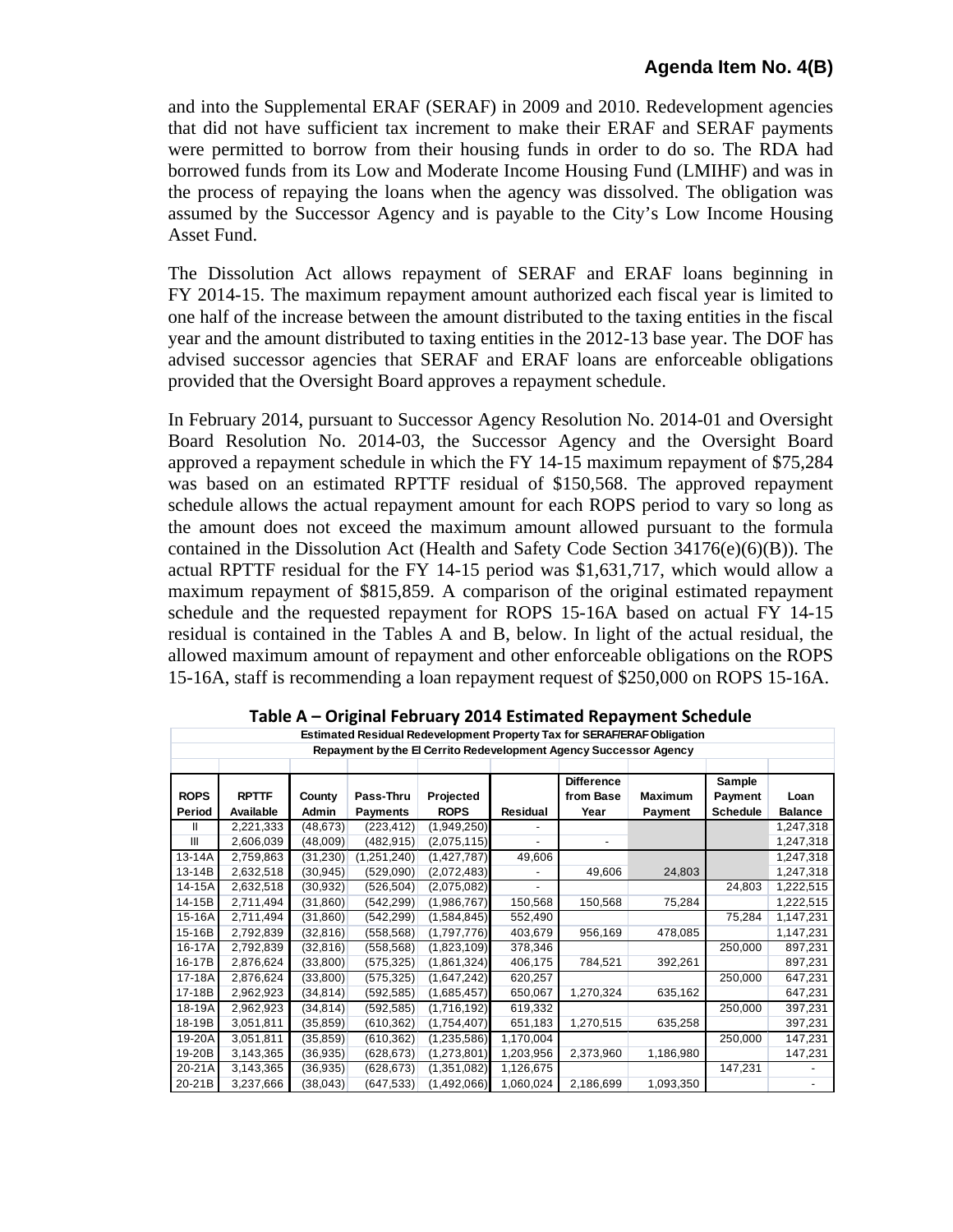#### **Table B- Updated Repayment Schedule with Actual FY 13-14 & FY 14-15 Residual**

|                       |                           |                 |                       |                          |           | Repayment by the El Cerrito Redevelopment Agency Successor Agency | updated estimate or residual redevelopment Property Tax for SERAP/ERAP Upligation |                               |                 |
|-----------------------|---------------------------|-----------------|-----------------------|--------------------------|-----------|-------------------------------------------------------------------|-----------------------------------------------------------------------------------|-------------------------------|-----------------|
| <b>ROPS</b><br>Period | <b>RPTTF</b><br>Available | County<br>Admin | Pass-Thru<br>Payments | Projected<br><b>ROPS</b> | Residual  | <b>Difference</b><br>from Base<br>Year                            | Maximum<br>Payment                                                                | Sample<br>Payment<br>Schedule | Loan<br>Balance |
|                       | 2,221,333                 | (48, 673)       | (223, 412)            | (1,949,250)              |           |                                                                   |                                                                                   |                               | 1,247,318       |
| Ш                     | 2,606,039                 | (48,009)        | (482, 915)            | (2,075,115)              |           |                                                                   |                                                                                   |                               | 1,247,318       |
| $13 - 14A$            | 2,759,863                 | (31, 230)       | (1,251,640)           | (1, 427, 787)            | 49,206    |                                                                   |                                                                                   |                               | 1,247,318       |
| $13 - 14B$            | 2,632,518                 | (30, 945)       | (529,090)             | (2,072,483)              |           | 49,206                                                            | 24,603                                                                            |                               | 1,247,318       |
| $14-15A$              | 2,744,482                 | (40, 733)       | (499, 231)            | (1,303,419)              | 901,099   |                                                                   |                                                                                   | 24,603                        | 1,222,715       |
| $14 - 15B$            | 2,856,815                 | (45,903)        | (558, 463)            | (1,521,831)              | 730,618   | 1,631,717                                                         | 815,859                                                                           |                               | 1,222,715       |
| 15-16A                | 2,788,276                 | (32, 762)       | (558, 463)            | (2, 186, 160)            | 10,891    |                                                                   |                                                                                   | 250,000                       | 972,715         |
| 15-16B                | 2,723,760                 | (32,004)        | (544, 752)            | (1,797,776)              | 349,228   | 360,119                                                           | 180,060                                                                           |                               | 972,715         |
| 16-17A                | 2,723,760                 | (32,004)        | (544, 752)            | (1,878,169)              | 268,835   |                                                                   |                                                                                   | 180,060                       | 792,655         |
| 16-17B                | 2,786,930                 | (32,746)        | (557, 386)            | (1,736,324)              | 460,474   | 729,309                                                           | 364,655                                                                           |                               | 792,655         |
| $17-18A$              | 2,786,930                 | (32, 746)       | (557, 386)            | (1,772,242)              | 424,556   |                                                                   |                                                                                   | 250,000                       | 542,655         |
| 17-18B                | 2,851,363                 | (33, 504)       | (570, 273)            | (1,560,457)              | 687,129   | 1,111,685                                                         | 555,843                                                                           |                               | 542,655         |
| 18-19A                | 2,851,363                 | (33, 504)       | (570, 273)            | (1,841,192)              | 406,394   |                                                                   |                                                                                   | 250,000                       | 292,655         |
| 18-19B                | 2,917,085                 | (34, 276)       | (583, 417)            | (1,629,407)              | 669,985   | 1,076,379                                                         | 538,190                                                                           |                               | 292,655         |
| 19-20A                | 2,917,085                 | (34,276)        | (583, 417)            | (1,360,586)              | 938,806   |                                                                   |                                                                                   | 250,000                       | 42,655          |
| 19-20B                | 2,984,121                 | (35,063)        | (596, 824)            | (1, 148, 801)            | 1,203,433 | 2,142,239                                                         | 1,071,120                                                                         |                               | 42,655          |
| $20 - 21A$            | 2,984,121                 | (35,063)        | (596, 824)            | (1,371,306)              | 980,928   |                                                                   |                                                                                   | 42,655                        |                 |
| $20-21B$              | 3,052,498                 | (35, 867)       | (610, 500)            | (1,367,066)              | 1,039,065 | 2,019,993                                                         | 1,009,997                                                                         |                               |                 |

Updated Estimate of Residual Redevelopment Property Tax for SERAF/ERAFObligation

#### **SUCCESSOR AGENCY FY2015-16 ADMINISTRATIVE BUDGET**

A proposed FY 2015-16 Administrative Budget is Exhibit B to the attached Oversight Board Resolution (Attachment 2). Note that this budget does not include the Successor Agency's litigation costs, which are considered a separate enforceable obligation under the Dissolution Act and are listed on the ROPS.

This FY 15-16 Administrative Budget will be included within the City's overall FY 2015-16 Budget and the City will be reimbursed once the Successor Agency receives its allowance. Regardless of the Successor Agency's actual administrative expenses, it receives the administrative allowance of \$250,000 annually.

#### **LEGAL CONSIDERATIONS**

All actions being requested are consistent with the Dissolution Act, as amended.

**Reviewed** by:

**Scott Hanin City Manager** 

Attachments:

- 1. Oversight Board Resolution 2015-01, reviewing and authorizing submittal of the draft Recognized Obligation Payment Schedule 15-16A
- 2. Oversight Board Resolution 2015-02, approving the Successor Agency FY 2015-16 Administrative Budget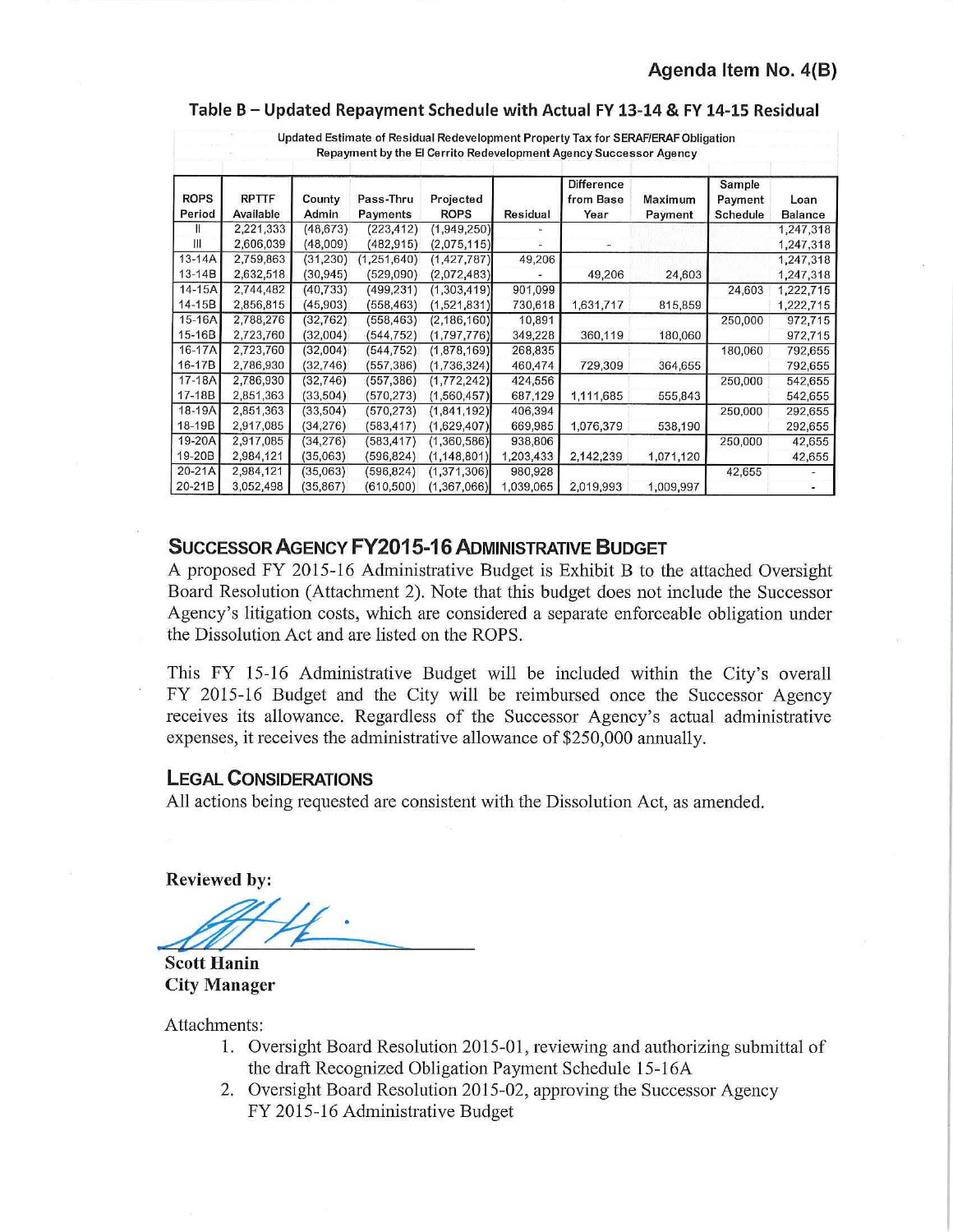#### OVERSIGHT BOARD OF THE SUCCESSOR AGENCY TO THE EL CERRITO REDEVELOPMENT AGENCY RESOLUTION 2015-01

RESOLUTION OF THE OVERSIGHT BOARD OF THE EL CERRITO REDEVELOPMENT AGENCY SUCCESSOR AGENCY APPROVING THE RECOGNIZED OBLIGATION PAYMENT SCHEDULE 15-6A FOR THE JULY-DECEMBER 2015 PERIOD, AS REQUIRED UNDER ABX1 26 AND AB 1484, AND AUTHORIZING FUTURE REVISIONS THAT DO NOT INCREASE THE SUCCESSOR AGENCY'S OVERALL OBLIGATIONS

WHEREAS, pursuant to the California Community Redevelopment Law ("Redevelopment Law"), the City Council ("City Council") of the City of El Cerrito ("City") adopted the Redevelopment Plan for the City of El Cerrito Redevelopment Project Area by Ordinance No. 77-17, as amended by Ordinances No. 80-13; No. 89-5; No. 94-4; No. 2004-3; No. 2005-01; and No. 2006-10 (collectively, "Redevelopment Plan"); and

WHEREAS, the El Cerrito Redevelopment Agency ("RDA") was responsible for implementation of the Redevelopment Plan; and

WHEREAS, as part of the 2011-12 State budget bill, ABx1 26 ("Dissolution Act") was enacted significantly modifying the Redevelopment Law to require the dissolution of redevelopment agencies throughout California and the establishment successor agencies to wind down the former redevelopment agencies' affairs; and

WHEREAS, on August 15, 2011, pursuant to the Dissolution Act, the City elected to serve as the El Cerrito Redevelopment Agency Successor Agency ("Successor Agency"), should the RDA be dissolved, which occurred on February 1, 2012; and

WHEREAS, Section 34179 (a) of the Health and Safety Code provides for the establishment of the Oversight Board to the El Cerrito Redevelopment Agency Successor Agency ("Oversight Board"), which was formed on April 4, 2012; and

WHEREAS, pursuant to the Dissolution Act, the Contra Costa County Auditor Controller ("Auditor-Controller") established the Redevelopment Property Tax Trust Fund ("RPTTF") to hold Redevelopment Property Tax ("RPT") collected from the City of El Cerrito Redevelopment Project Area to be disbursed to the Successor Agency for payment of its enforceable obligations and to taxing entities affected by the Redevelopment Plan; and

WHEREAS, the Dissolution Act requires the Successor Agency to prepare a Recognized Obligations Payment Schedule ("ROPS") for each six-month period setting forth its enforceable obligations, including an administrative cost allowance of \$250,000 per fiscal year; and

WHEREAS, the Dissolution Act as amended by Assembly Bill 1484 ("Trailer Bill") requires the Successor Agency to submit by March 3, 2015 a ROPS for the period July to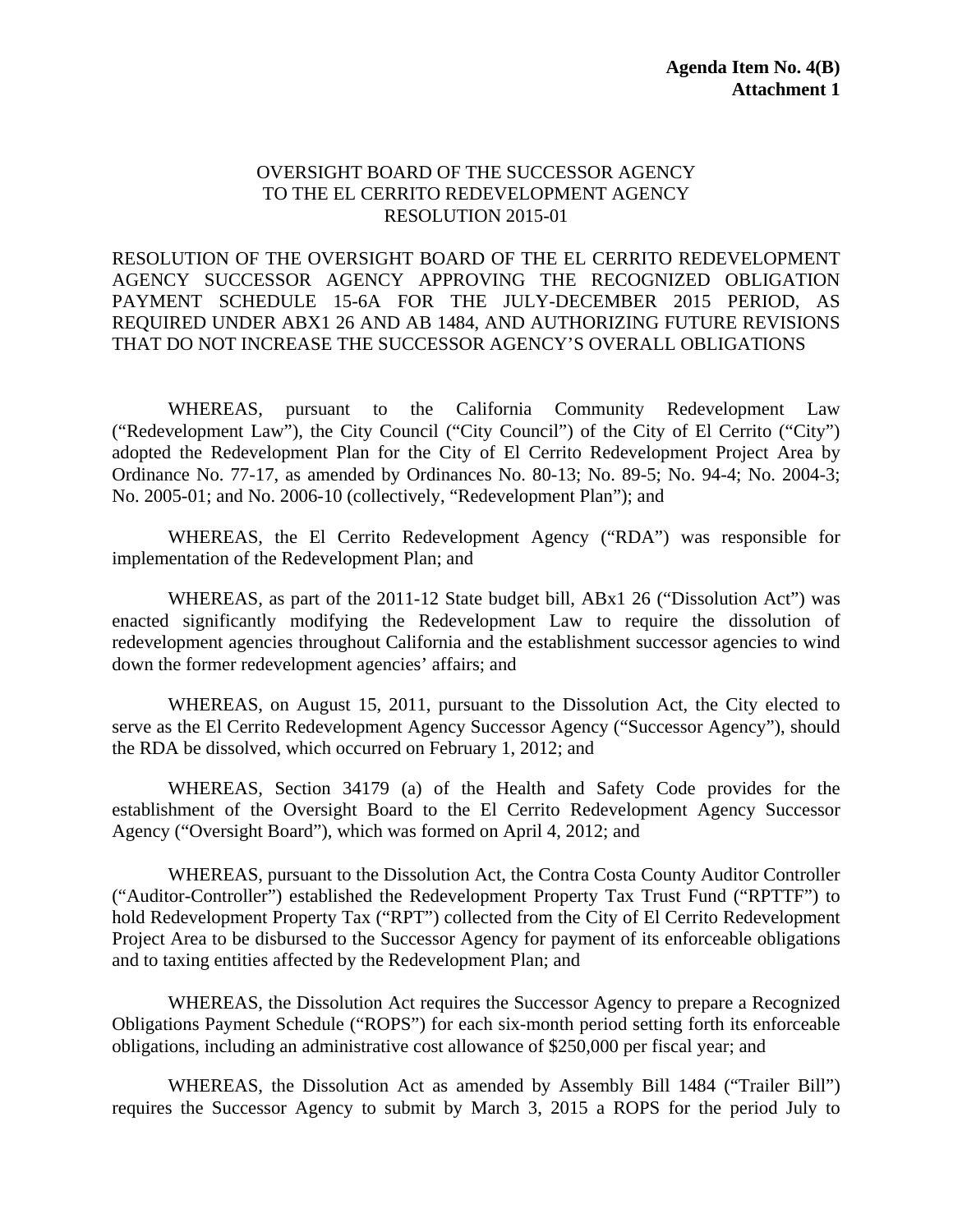December, 2015 ("ROPS 15-16A") approved by the Oversight Board, for review by the Auditor-Controller and California Department of Finance ("DOF"); and

WHEREAS, the City Council, acting in its role as governing board of the Successor Agency, reviewed and authorized a draft ROPS 15-16A, prepared pursuant to the Dissolution Act, on February 17, 2015; and

WHEREAS, while the amount of RPT that will be distributed to the Successor Agency for ROPS 15-16A is likely to be insufficient for all of the payments listed on ROPS 15-16A for approval, all obligations with possible payments due during the ROPS period have been listed so that the use of RPT can be prioritized after the amounts approved and available can be determined; and

WHEREAS, the Oversight Board desires to authorize the Successor Agency staff to prepare and submit to the appropriate entities modifications to the ROPS 15-16A on matters that can be handled administratively and have no impact on the Successor Agency's overall obligations.

NOW THEREFORE, BE IT RESOLVED that the Oversight Board of the El Cerrito Redevelopment Agency Successor Agency hereby approves the Recognized Obligation Payment Schedule 15-16A for the July-December 2015 period, as required under the Dissolution Act and attached hereto as Exhibit A.

BE IT FURTHER RESOLVED that the Oversight Board of the El Cerrito Redevelopment Agency Successor Agency authorizes City staff on behalf of the Successor Agency to submit modifications to the ROPS 15-16A so long as the Successor Agency's total obligations are not increased and requests the DOF and the Auditor-Controller to consider such amendments as approved.

BE IT FURTHER RESOLVED that this Resolution shall become effective as set forth in Health and Safety Code Section 34179 (h).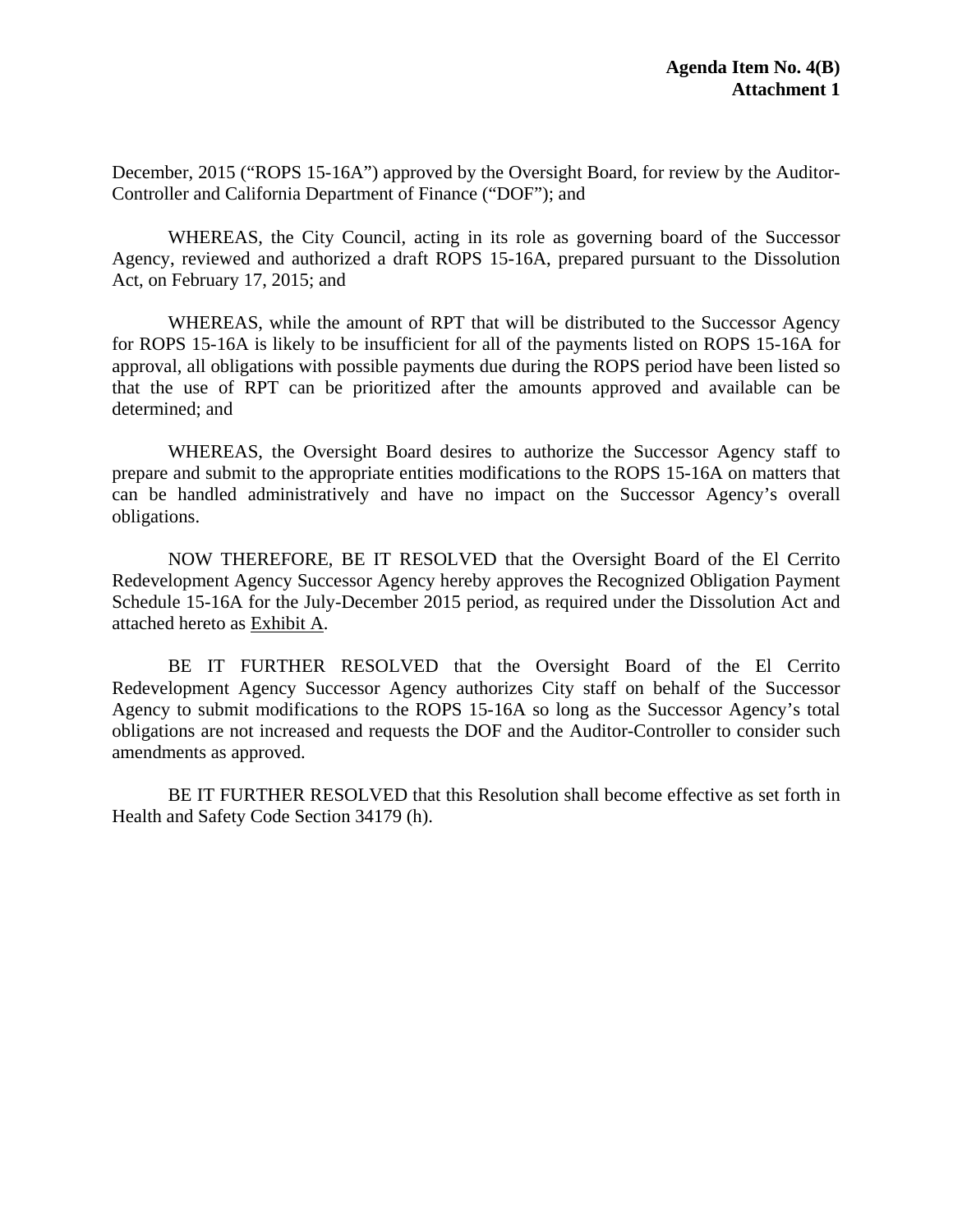/s/

Signature Date Date Date

| <b>Six-Month Total</b> |
|------------------------|
|                        |
| \$                     |
|                        |
|                        |
|                        |
| 2,213,510              |
| 2,088,510              |
| 125,000                |
| 2,213,510              |
| 2,213,510<br>(72, 350) |
| \$<br>2,141,160        |
|                        |
| 2,213,510              |
|                        |
| 2,213,510              |
| <b>Title</b>           |
|                        |



#### **Recognized Obligation Payment Schedule (ROPS 15-16A) - Summary**

Filed for the July 1, 2015 through December 31, 2015 Period

| Name of Successor Agency: El Cerrito |              |
|--------------------------------------|--------------|
| <b>Name of County:</b>               | Contra Costa |

#### Oversight Board Item No. 4(B) Resolution No. 2015-01 Exhibit A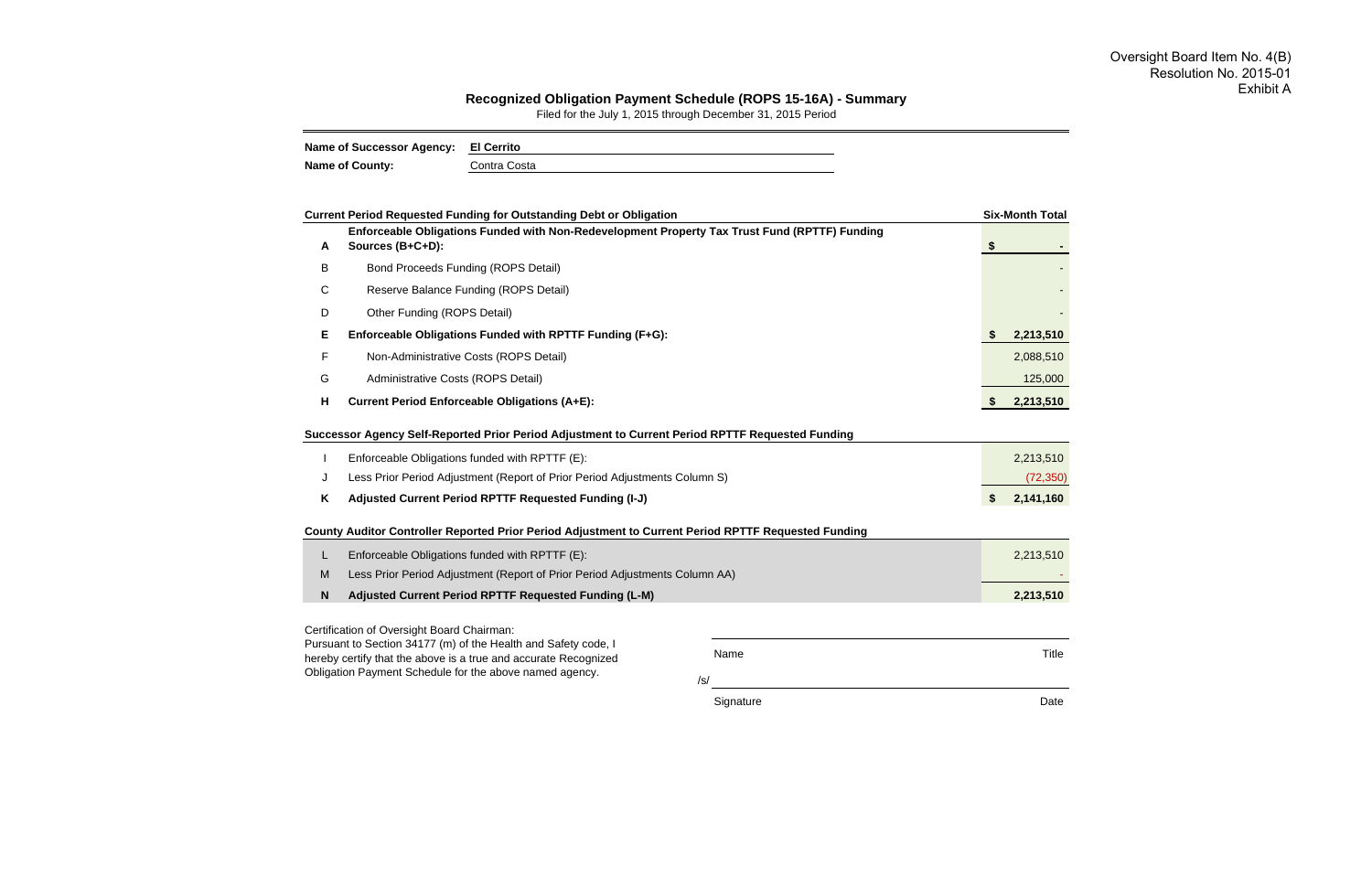|                       |                                                                                                                                                                       |                                                   |                                             |                                               |                                                |                                                                                                                                                                    |                                          |                                                |          |  |                                                          |                       | Oversight Board Item No. 4(B) | Resolution No. 2015-01 |                                                |
|-----------------------|-----------------------------------------------------------------------------------------------------------------------------------------------------------------------|---------------------------------------------------|---------------------------------------------|-----------------------------------------------|------------------------------------------------|--------------------------------------------------------------------------------------------------------------------------------------------------------------------|------------------------------------------|------------------------------------------------|----------|--|----------------------------------------------------------|-----------------------|-------------------------------|------------------------|------------------------------------------------|
|                       | <b>Exhibit A</b><br>Recognized Obligation Payment Schedule (ROPS 15-16A) - ROPS Detail<br>July 1, 2015 through December 31, 2015<br>(Report Amounts in Whole Dollars) |                                                   |                                             |                                               |                                                |                                                                                                                                                                    |                                          |                                                |          |  |                                                          |                       |                               |                        |                                                |
|                       | B                                                                                                                                                                     | C                                                 | D                                           | E.                                            | Е                                              | G                                                                                                                                                                  | H                                        |                                                | IJ       |  |                                                          | м                     | N                             | $\mathbf{o}$           | P                                              |
|                       |                                                                                                                                                                       |                                                   |                                             |                                               |                                                |                                                                                                                                                                    |                                          |                                                |          |  |                                                          | <b>Funding Source</b> |                               |                        |                                                |
|                       |                                                                                                                                                                       |                                                   |                                             |                                               |                                                |                                                                                                                                                                    |                                          |                                                |          |  | Non-Redevelopment Property Tax Trust Fund<br>(Non-RPTTF) |                       | <b>RPTTF</b>                  |                        |                                                |
| Item#                 | Project Name / Debt Obligation                                                                                                                                        | <b>Obligation Type</b>                            | Contract/Agreement<br><b>Execution Date</b> | Contract/Agreement<br><b>Termination Date</b> | Payee                                          | <b>Description/Project Scope</b>                                                                                                                                   | Project Area                             | <b>Total Outstanding</b><br>Debt or Obligation | Retired  |  | Bond Proceeds   Reserve Balance                          | <b>Other Funds</b>    | Non-Admin                     | Admin                  | Six-Month Total                                |
|                       | Tax Allocation Bonds 1997 A                                                                                                                                           | Bonds Issued On or                                | 12/17/1997                                  | 7/1/2019                                      | Union Bank                                     | Refunding of prior TAB for Redev Projs City of El Cerrito                                                                                                          |                                          | 24,243,364<br>2,024,250                        | N        |  |                                                          |                       | $2,088,510$ \$<br>254,875     | $125,000$ \$           | 2,213,510<br>254,875<br>- \$                   |
|                       | Tax Allocation Bonds 1998 B                                                                                                                                           | Bonds Issued On or<br>Before 12/31/10             | 12/17/1997                                  | 7/1/2015                                      | Union Bank                                     | Refunding of prior TAB for L&M Hsg<br>Projs                                                                                                                        | City of El Cerrito                       |                                                | Y        |  |                                                          |                       |                               |                        | -\$                                            |
|                       | Tax Allocation Bonds 2004 A                                                                                                                                           | Bonds Issued On or<br>Before 12/31/10             | 10/21/2004                                  | 7/1/2023                                      | Union Bank                                     | Tax-exempt TAB for Infrastructure<br>Projs                                                                                                                         | City of El Cerrito                       | 10,364,435                                     | N.       |  |                                                          |                       | 577,576                       |                        | 577,576<br>-\$                                 |
|                       | Tax Allocation Bonds 2004 B Hsg                                                                                                                                       | Bonds Issued On or<br>Before 12/31/10             | 10/21/2004                                  | 7/1/2023                                      | <b>Union Bank</b>                              | Taxable TAB for L&M Hsg Projs                                                                                                                                      | City of El Cerrito                       | 4,443,290                                      | N.       |  |                                                          |                       | 252,110                       |                        | 252,110<br>- \$                                |
|                       | 6 2009-10 SERAF Loan                                                                                                                                                  | <b>SERAF/ERAF</b>                                 | 2/16/2010                                   | 11/24/2024                                    | <b>City L&amp;M Housing Fund</b>               | Funds advanced for SERAF payment                                                                                                                                   | City of El Cerrito                       |                                                | N        |  |                                                          |                       |                               |                        | . \$                                           |
|                       | 72005-06 ERAF Loan<br>9 Valente Promissory Note                                                                                                                       | <b>SERAF/ERAF</b>                                 | 4/17/2006<br>3/5/2009                       | 11/24/2024<br>3/5/2024                        | <b>City L&amp;M Housing Fund</b>               | <b>Funds advanced for ERAF payment</b>                                                                                                                             | City of El Cerrito                       | 1,897,925                                      | N        |  |                                                          |                       |                               |                        | $\mathbf{\hat{S}}$<br>$\mathfrak{S}$           |
|                       | 11 Eden Housing Loan Agreement                                                                                                                                        | Third-Party Loans<br>OPA/DDA/Constructi 5/17/2011 |                                             | 11/24/2024                                    | George Valente<br><b>Eden Housing</b>          | Loan for land acquistion<br>Undisbursed Ioan commitment                                                                                                            | City of El Cerrito<br>City of El Cerrito |                                                | N<br>N   |  |                                                          |                       |                               |                        | \$                                             |
|                       | 12 Cooperation Agreement                                                                                                                                              | Project Management 3/7/2011                       |                                             | 11/24/2024                                    | <b>El Cerrito MSC</b>                          | Implementation of City of El Cerrito                                                                                                                               | City of El Cerrito                       |                                                | N        |  |                                                          |                       |                               |                        | $\mathfrak{F}$                                 |
|                       | 18 Eden Housing Loan Agreement Post-OPA/DDA/Constructi 5/17/2011                                                                                                      |                                                   |                                             | 11/24/2024                                    | <b>Eden Housing</b>                            | <b>Redevelopment Plan</b><br>Undisbursed Ioan commitment                                                                                                           | City of El Cerrito                       |                                                | N        |  |                                                          |                       |                               |                        | \$                                             |
|                       | <b>DDA</b><br>19 Cooperation Agreement                                                                                                                                | <b>Project Management</b>                         | 3/7/2011                                    | 11/24/2024                                    | <b>El Cerrito MSC</b>                          | contingent on DDA<br>Implementation of Redevelopment                                                                                                               | City of El Cerrito                       |                                                | N        |  |                                                          |                       |                               |                        | \$                                             |
|                       | 21 Litigation Cost/Cash Flow Loan<br>Agreement                                                                                                                        | Costs<br>Legal                                    | 10/1/2013                                   | 6/30/2015                                     | City of El Cerrito                             | Plan<br>Successor Agency litigation costs<br>funded by ROPS 14-15B RPT and/or<br>by City of El Cerrito Cash Flow Loan<br>pursuant to H&S Code Section<br>34173(h). | City of El Cerrito                       | 72,350                                         | N        |  |                                                          |                       | 72,350                        |                        | 72,350<br>- \$                                 |
|                       | 22 Eden Housing Loan Agreement Post-OPA/DDA/Constructi 5/17/2011<br><b>DDA</b>                                                                                        |                                                   |                                             | 11/24/2024                                    | <b>Eden Housing</b>                            | Undisbursed Ioan commitment<br>contingent on DDA                                                                                                                   |                                          | 250,000                                        | N        |  |                                                          |                       | 250,000                       |                        | 250,000<br>$\mathfrak{F}$                      |
|                       | 23 Cooperation Agreement                                                                                                                                              | Project Management 3/7/2011<br>Costs              |                                             | 11/24/2024                                    | <b>El Cerrito MSC</b>                          | Implementation of Redevelopment<br>Plan                                                                                                                            |                                          | 3,287,000                                      | N        |  |                                                          |                       |                               |                        | -\$                                            |
|                       | 24 San Pablo Avenue Streetscape                                                                                                                                       | OPA/DDA/Constructi 7/1/2004<br>$\mathsf{lon}$     |                                             | 11/24/2024                                    | City of El Cerrito                             | Undisbursed commitment for public<br>improvements constructed in 2004-<br>2011                                                                                     |                                          | 431,599                                        | N        |  |                                                          |                       | 431,599                       |                        | 431,599<br>\$                                  |
|                       | 25 FY 14-15 Administrative Allowance                                                                                                                                  | <b>Admin Costs</b>                                | 6/1/2014                                    | 7/31/2015                                     | City of El Cerrito                             | Annual allowance                                                                                                                                                   |                                          | 250,000                                        | N        |  |                                                          |                       |                               | $125,000$ \$           | 125,000                                        |
|                       | 26 2009-10 SERAF Loan<br>27 2005-06 ERAF Loan                                                                                                                         | SERAF/ERAF<br>SERAF/ERAF                          | 2/16/2010<br>4/17/2006                      | 11/24/2024<br>11/24/2024                      | City L&M Housing Fund<br>City L&M Housing Fund | Funds advanced for SERAF payment<br>Funds advanced for ERAF payment                                                                                                |                                          | 975.94<br>246,574                              | N<br>N   |  |                                                          |                       | 100.000<br>150,000            |                        | 100,000<br><b>S</b><br>$\mathbb{S}$<br>150,000 |
| 28                    |                                                                                                                                                                       |                                                   |                                             |                                               |                                                |                                                                                                                                                                    |                                          |                                                | N        |  |                                                          |                       |                               |                        | $\mathbb{S}$                                   |
| 29                    |                                                                                                                                                                       |                                                   |                                             |                                               |                                                |                                                                                                                                                                    |                                          |                                                | N        |  |                                                          |                       |                               |                        | $\sqrt{S}$                                     |
| 30 <sup>1</sup><br>31 |                                                                                                                                                                       |                                                   |                                             |                                               |                                                |                                                                                                                                                                    |                                          |                                                | N.<br>N. |  |                                                          |                       |                               |                        | $\mathbf{\hat{s}}$<br><b>S</b>                 |
| 32                    |                                                                                                                                                                       |                                                   |                                             |                                               |                                                |                                                                                                                                                                    |                                          |                                                | N.       |  |                                                          |                       |                               |                        | $\mathbf{\hat{S}}$                             |
| 33                    |                                                                                                                                                                       |                                                   |                                             |                                               |                                                |                                                                                                                                                                    |                                          |                                                | N        |  |                                                          |                       |                               |                        | - \$                                           |
| 34<br>35              |                                                                                                                                                                       |                                                   |                                             |                                               |                                                |                                                                                                                                                                    |                                          |                                                | N<br>N   |  |                                                          |                       |                               |                        | <b>S</b><br>$\mathbf{\hat{s}}$                 |
| 36                    |                                                                                                                                                                       |                                                   |                                             |                                               |                                                |                                                                                                                                                                    |                                          |                                                | N        |  |                                                          |                       |                               |                        | $\mathbf{\hat{S}}$                             |
| 37                    |                                                                                                                                                                       |                                                   |                                             |                                               |                                                |                                                                                                                                                                    |                                          |                                                | N        |  |                                                          |                       |                               |                        | $\mathfrak{S}$                                 |
| 38<br>39              |                                                                                                                                                                       |                                                   |                                             |                                               |                                                |                                                                                                                                                                    |                                          |                                                | N.<br>N  |  |                                                          |                       |                               |                        | <b>S</b><br>$\mathbf{\hat{S}}$                 |
| 40                    |                                                                                                                                                                       |                                                   |                                             |                                               |                                                |                                                                                                                                                                    |                                          |                                                | N        |  |                                                          |                       |                               |                        | $\mathbf{\hat{S}}$                             |
| -41                   |                                                                                                                                                                       |                                                   |                                             |                                               |                                                |                                                                                                                                                                    |                                          |                                                | N        |  |                                                          |                       |                               |                        | $\mathbf{\hat{S}}$                             |
| 42<br>43              |                                                                                                                                                                       |                                                   |                                             |                                               |                                                |                                                                                                                                                                    |                                          |                                                | N<br>N.  |  |                                                          |                       |                               |                        | $\mathbb{S}$<br>$\mathbf{\hat{S}}$             |
| 44                    |                                                                                                                                                                       |                                                   |                                             |                                               |                                                |                                                                                                                                                                    |                                          |                                                | N        |  |                                                          |                       |                               |                        | $\mathbf{\hat{S}}$                             |
| 45                    |                                                                                                                                                                       |                                                   |                                             |                                               |                                                |                                                                                                                                                                    |                                          |                                                | N        |  |                                                          |                       |                               |                        | $\mathbf{s}$                                   |
| 46<br>47              |                                                                                                                                                                       |                                                   |                                             |                                               |                                                |                                                                                                                                                                    |                                          |                                                | N        |  |                                                          |                       |                               |                        | $\mathbf{\hat{S}}$<br>$\mathbb{S}$             |
| 48                    |                                                                                                                                                                       |                                                   |                                             |                                               |                                                |                                                                                                                                                                    |                                          |                                                | N<br>N   |  |                                                          |                       |                               |                        | $\mathbf{\hat{S}}$                             |
| 49                    |                                                                                                                                                                       |                                                   |                                             |                                               |                                                |                                                                                                                                                                    |                                          |                                                | N        |  |                                                          |                       |                               |                        | $\mathbf{s}$                                   |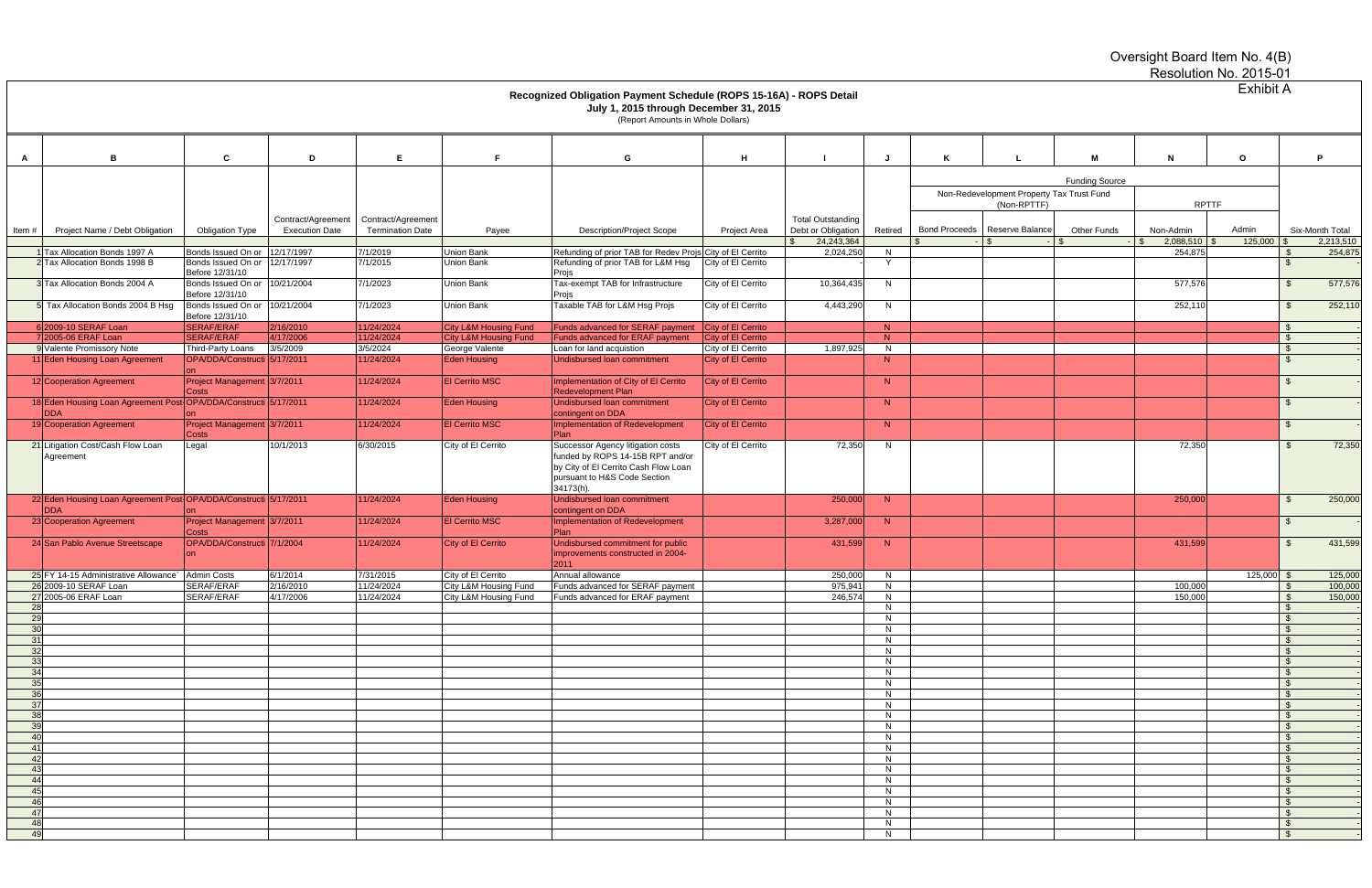|                 | Pursuant to Health and Safety Code section 34177 (I), Redevelopment Property Tax Trust Fund (RPTTF) may be listed as a source of payment on the ROPS, but only to the extent no other funding source is available                |                              |                           |                                                            |                                                                    |                         |                  |                                                         |
|-----------------|----------------------------------------------------------------------------------------------------------------------------------------------------------------------------------------------------------------------------------|------------------------------|---------------------------|------------------------------------------------------------|--------------------------------------------------------------------|-------------------------|------------------|---------------------------------------------------------|
|                 | or when payment from property tax revenues is required by an enforceable obligation. For tips on how to complete the Report of Cash Balances Form, see https://rad.dof.ca.gov/rad-<br>sa/pdf/Cash Balance Agency Tips Sheet.pdf. |                              |                           |                                                            |                                                                    |                         |                  |                                                         |
| A               | В                                                                                                                                                                                                                                | C                            | D                         | Е                                                          |                                                                    | G                       | н                |                                                         |
|                 |                                                                                                                                                                                                                                  |                              |                           | <b>Fund Sources</b>                                        |                                                                    |                         |                  |                                                         |
|                 |                                                                                                                                                                                                                                  |                              | <b>Bond Proceeds</b>      |                                                            | <b>Reserve Balance</b>                                             | Other                   | <b>RPTTF</b>     |                                                         |
|                 |                                                                                                                                                                                                                                  | Bonds Issued on<br>or before | Bonds Issued on           | Prior ROPS<br>period balances<br>and DDR RPTTF<br>balances | Prior ROPS<br><b>RPTTF</b><br>distributed as<br>reserve for future | Rent,<br>Grants,        | Non-Admin<br>and |                                                         |
|                 | <b>Cash Balance Information by ROPS Period</b>                                                                                                                                                                                   | 12/31/10                     | or after 01/01/11         | retained                                                   | period(s)                                                          | Interest, Etc.          | Admin            | <b>Comments</b>                                         |
|                 | ROPS 14-15A Actuals (07/01/14 - 12/31/14)<br>1 Beginning Available Cash Balance (Actual 07/01/14)                                                                                                                                |                              |                           |                                                            |                                                                    |                         |                  |                                                         |
|                 |                                                                                                                                                                                                                                  |                              |                           | 16,592                                                     |                                                                    | 1,277                   |                  |                                                         |
|                 | 2  Revenue/Income (Actual 12/31/14)<br>RPTTF amounts should tie to the ROPS 14-15A distribution from the<br>County Auditor-Controller during June 2014                                                                           |                              |                           |                                                            |                                                                    |                         | 1,303,419        |                                                         |
| 3               | Expenditures for ROPS 14-15A Enforceable Obligations (Actual<br>12/31/14<br>RPTTF amounts, H3 plus H4 should equal total reported actual<br>expenditures in the Report of PPA, Columns L and Q                                   |                              |                           |                                                            |                                                                    |                         | 518,569          |                                                         |
| 4               | Retention of Available Cash Balance (Actual 12/31/14)<br>RPTTF amount retained should only include the amounts distributed as<br>reserve for future period(s)                                                                    |                              |                           |                                                            |                                                                    |                         |                  | 712,500 Funds retained as debt service reserve for ROPS |
| $5\phantom{.0}$ | <b>ROPS 14-15A RPTTF Prior Period Adjustment</b><br>RPTTF amount should tie to the self-reported ROPS 14-15A PPA in the<br>Report of PPA, Column S                                                                               |                              |                           | No entry required                                          |                                                                    |                         | 72,350           |                                                         |
|                 | 6 Ending Actual Available Cash Balance<br>C to G = $(1 + 2 - 3 - 4)$ , H = $(1 + 2 - 3 - 4 - 5)$                                                                                                                                 |                              | \$                        | $16,592$ \$<br>$\mathbf{\$}$                               |                                                                    | $1,277$   \$<br>$-1$ \$ |                  |                                                         |
|                 | ROPS 14-15B Estimate (01/01/15 - 06/30/15)                                                                                                                                                                                       |                              |                           |                                                            |                                                                    |                         |                  |                                                         |
|                 | 7 Beginning Available Cash Balance (Actual 01/01/15)<br>$(C, D, E, G = 4 + 6, F = H4 + F4 + F6, and H = 5 + 6)$                                                                                                                  |                              | $\boldsymbol{\mathsf{s}}$ | 16,592<br>- \$                                             | 712,500<br><b>S</b>                                                | 1,277<br>-S             | 72,350<br>- S    |                                                         |
|                 | 8  Revenue/Income (Estimate 06/30/15)<br>RPTTF amounts should tie to the ROPS 14-15B distribution from the<br>County Auditor-Controller during January 2015                                                                      |                              |                           |                                                            |                                                                    |                         | 1,521,831        |                                                         |
|                 | <b>Expenditures for ROPS 14-15B Enforceable Obligations (Estimate)</b><br>06/30/15)                                                                                                                                              |                              |                           | 15,455                                                     | 712,500                                                            | 1,175                   | 1,521,831        |                                                         |
| 10              | Retention of Available Cash Balance (Estimate 06/30/15)<br>RPTTF amount retained should only include the amounts distributed as<br>reserve for future period(s)                                                                  |                              |                           |                                                            |                                                                    |                         |                  |                                                         |
|                 | 11 <b>Ending Estimated Available Cash Balance (7 + 8 - 9 -10)</b>                                                                                                                                                                |                              |                           | 1,137<br>\$.                                               | - \$                                                               | 102<br>S.               | 72,350           |                                                         |

#### **Recognized Obligation Payment Schedule (ROPS 15-16A) - Report of Cash Balances**

(Report Amounts in Whole Dollars)

## Oversight Board Item No. 4(B) Resolution No. 2015-01 Exhibit A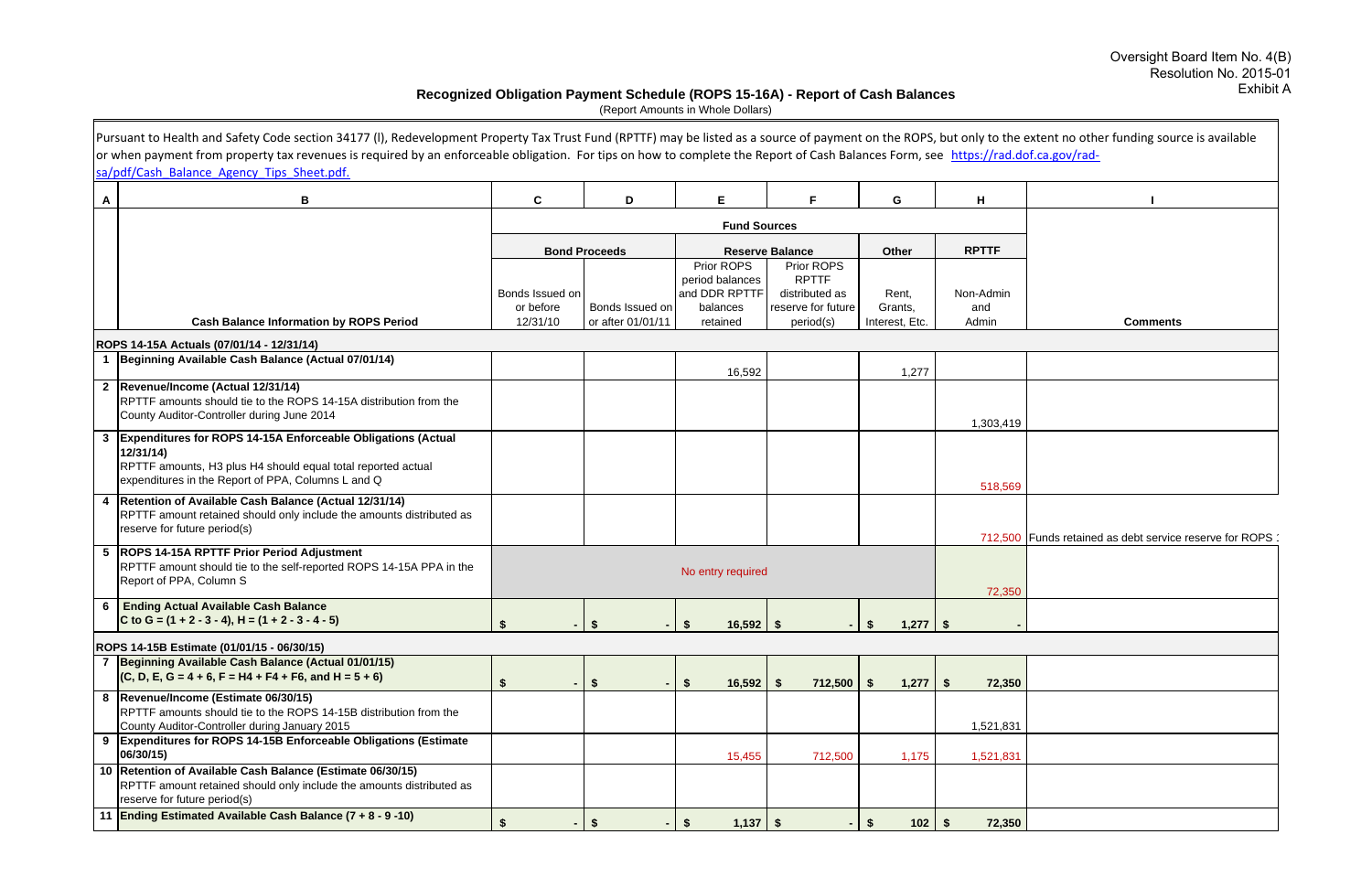|                |                                                                                                                                                                                                                                                                                                                                                                                                                                                                                                                                                                                                                                                                                                                                                                                                                                                                                                                            |                      |                               |            |                    |                         |                                                                                                                                                                                                                                                                                                                                                                                                                          |                                                         |                     |                                                                                   |                           | (Report Amounts in Whole Dollars)                                                                              | Recognized Obligation Payment Schedule (ROPS 15-16A) - Report of Prior Period Adjustments<br>Reported for the ROPS 14-15A (July 1, 2014 through December 31, 2014) Period Pursuant to Health and Safety Code (HSC) section 34186 (a) |                   |                                                                                      |                                                                                                       |                    |                                            |                      |                   |                                            |                  |                   |                                                                                                                | <b>Exhibit A</b> |
|----------------|----------------------------------------------------------------------------------------------------------------------------------------------------------------------------------------------------------------------------------------------------------------------------------------------------------------------------------------------------------------------------------------------------------------------------------------------------------------------------------------------------------------------------------------------------------------------------------------------------------------------------------------------------------------------------------------------------------------------------------------------------------------------------------------------------------------------------------------------------------------------------------------------------------------------------|----------------------|-------------------------------|------------|--------------------|-------------------------|--------------------------------------------------------------------------------------------------------------------------------------------------------------------------------------------------------------------------------------------------------------------------------------------------------------------------------------------------------------------------------------------------------------------------|---------------------------------------------------------|---------------------|-----------------------------------------------------------------------------------|---------------------------|----------------------------------------------------------------------------------------------------------------|--------------------------------------------------------------------------------------------------------------------------------------------------------------------------------------------------------------------------------------|-------------------|--------------------------------------------------------------------------------------|-------------------------------------------------------------------------------------------------------|--------------------|--------------------------------------------|----------------------|-------------------|--------------------------------------------|------------------|-------------------|----------------------------------------------------------------------------------------------------------------|------------------|
|                | ROPS 14-15A CAC PPA: To be completed by the CAC upon submittal of the ROPS 15-16A by the SA to Finance and<br>the CAC. Note that CACs will need to enter their own formulas at the line item level pursuant to the manner in whic<br>ROPS 14-15A Successor Agency (SA) Self-reported Prior Period Adjustments (PPA):Pursuant to HSC Section 34186 (a), SAs are required to report the differences between their actual available funding and their actual expenditu<br>of Redevelopment Property Tax Trust Fund (RPTTF) approved for the ROPS 15-16A (July through December 2015) period will be offset by the SA's self-reported ROPS 14-15A prior period adjustment. HSC Section 34186 (a) also spe<br>they calculate the PPA. Also note that the Admin amounts do not need to be listed at the line item level and may be<br>by the county auditor-controller (CAC) and the State Controller.<br>entered as a lump sum. |                      |                               |            |                    |                         |                                                                                                                                                                                                                                                                                                                                                                                                                          |                                                         |                     |                                                                                   |                           |                                                                                                                |                                                                                                                                                                                                                                      |                   |                                                                                      |                                                                                                       |                    |                                            |                      |                   |                                            |                  |                   |                                                                                                                |                  |
| $\overline{A}$ | $\overline{B}$                                                                                                                                                                                                                                                                                                                                                                                                                                                                                                                                                                                                                                                                                                                                                                                                                                                                                                             | c<br>D               | E                             | G          | H                  |                         | - 4                                                                                                                                                                                                                                                                                                                                                                                                                      | K                                                       |                     | <b>M</b>                                                                          | <b>N</b>                  | $\circ$                                                                                                        |                                                                                                                                                                                                                                      | $\Omega$          |                                                                                      | s                                                                                                     | T                  | $\mathbf{U}$                               | <b>v</b>             |                   | $\mathbf{x}$                               |                  | z                 | AA                                                                                                             | AB               |
|                |                                                                                                                                                                                                                                                                                                                                                                                                                                                                                                                                                                                                                                                                                                                                                                                                                                                                                                                            |                      | <b>Non-RPTTF Expenditures</b> |            |                    |                         |                                                                                                                                                                                                                                                                                                                                                                                                                          |                                                         |                     |                                                                                   | <b>RPTTF Expenditures</b> |                                                                                                                |                                                                                                                                                                                                                                      |                   |                                                                                      |                                                                                                       |                    |                                            |                      |                   | <b>RPTTF Expenditures</b>                  |                  |                   |                                                                                                                |                  |
|                |                                                                                                                                                                                                                                                                                                                                                                                                                                                                                                                                                                                                                                                                                                                                                                                                                                                                                                                            | <b>Bond Proceeds</b> | <b>Reserve Balance</b>        |            | <b>Other Funds</b> |                         |                                                                                                                                                                                                                                                                                                                                                                                                                          | Non-Admin                                               |                     |                                                                                   |                           |                                                                                                                | Admin                                                                                                                                                                                                                                |                   | <b>Difference</b>                                                                    | Net SA Non-Admin<br>and Admin PPA<br>(Amount Used to<br>Offset ROPS 15-16A<br><b>Requested RPTTF)</b> |                    |                                            | <b>Non-Admin CAC</b> |                   |                                            | <b>Admin CAC</b> |                   | Net CAC Non-<br><b>Admin and Admin</b><br>PPA<br>(Amount Used to<br>Offset ROPS 15-<br>16A Requested<br>RPTTF) |                  |
| Item #         | Project Name /<br><b>Debt Obligation</b>                                                                                                                                                                                                                                                                                                                                                                                                                                                                                                                                                                                                                                                                                                                                                                                                                                                                                   | Authorized<br>Actual | Authorized<br>Actual          | Authorized | Actual             | Authorized<br>1,178,419 | Available<br><b>RPTTF</b><br>(ROPS 14-15A<br>distributed + all other<br>available as of<br>07/1/14<br>1,178,419                                                                                                                                                                                                                                                                                                          | Net Lesser of<br>Authorized /<br>Available<br>1,178,419 | Actual<br>1,106,069 | <b>Difference</b><br>(If K is less than L<br>the difference is<br>zero)<br>72,350 | Authorized<br>125,000     | Available<br><b>RPTTF</b><br>(ROPS 14-15A<br>listributed + all other<br>available as of<br>07/1/14)<br>125,000 | Net Lesser of<br>Authorized /<br>Available<br>125,000                                                                                                                                                                                | Actual<br>125,000 | (If total actual<br>exceeds total<br>authorized, the<br>total difference is<br>zero) | <b>Net Difference</b><br>$(M+R)$<br>72,350                                                            | <b>SA Comments</b> | Net Lesser of<br>Authorized /<br>Available | Actual               | <b>Difference</b> | Net Lesser of<br>Authorized /<br>Available | Actual           | <b>Difference</b> | <b>Net Difference</b>                                                                                          | <b>CAC Com</b>   |
|                | <b>Tax Allocation</b>                                                                                                                                                                                                                                                                                                                                                                                                                                                                                                                                                                                                                                                                                                                                                                                                                                                                                                      |                      |                               |            |                    | 281,125                 | 281,125                                                                                                                                                                                                                                                                                                                                                                                                                  | 281,12                                                  | 281,125             |                                                                                   |                           |                                                                                                                |                                                                                                                                                                                                                                      |                   |                                                                                      |                                                                                                       |                    |                                            |                      |                   |                                            |                  |                   |                                                                                                                |                  |
|                | Tax Allocation<br><b>Tax Allocation</b>                                                                                                                                                                                                                                                                                                                                                                                                                                                                                                                                                                                                                                                                                                                                                                                                                                                                                    |                      |                               |            |                    | 113,144<br>535,249      | 113,144<br>535,249                                                                                                                                                                                                                                                                                                                                                                                                       | 113,144<br>535,249                                      | 113,144<br>535,249  |                                                                                   |                           |                                                                                                                |                                                                                                                                                                                                                                      |                   |                                                                                      |                                                                                                       |                    |                                            |                      |                   |                                            |                  |                   |                                                                                                                |                  |
|                | Bonds 2004 A<br><b>Tax Allocation</b>                                                                                                                                                                                                                                                                                                                                                                                                                                                                                                                                                                                                                                                                                                                                                                                                                                                                                      |                      |                               |            |                    | 134,098                 | $134,098$ \$                                                                                                                                                                                                                                                                                                                                                                                                             | 134,098                                                 | 134,098             |                                                                                   |                           |                                                                                                                |                                                                                                                                                                                                                                      |                   |                                                                                      |                                                                                                       |                    |                                            |                      |                   |                                            |                  |                   |                                                                                                                |                  |
|                | Bonds 2004 B Hsg<br>6 2009-10 SERAF                                                                                                                                                                                                                                                                                                                                                                                                                                                                                                                                                                                                                                                                                                                                                                                                                                                                                        |                      |                               |            |                    |                         |                                                                                                                                                                                                                                                                                                                                                                                                                          |                                                         |                     |                                                                                   |                           |                                                                                                                |                                                                                                                                                                                                                                      |                   |                                                                                      |                                                                                                       |                    |                                            |                      |                   |                                            |                  |                   |                                                                                                                |                  |
|                | l nan<br>2005-06 ERAF                                                                                                                                                                                                                                                                                                                                                                                                                                                                                                                                                                                                                                                                                                                                                                                                                                                                                                      |                      |                               |            |                    |                         |                                                                                                                                                                                                                                                                                                                                                                                                                          |                                                         |                     |                                                                                   |                           |                                                                                                                |                                                                                                                                                                                                                                      |                   |                                                                                      |                                                                                                       |                    |                                            |                      |                   |                                            |                  |                   |                                                                                                                |                  |
|                | oar<br>Valente Promisso                                                                                                                                                                                                                                                                                                                                                                                                                                                                                                                                                                                                                                                                                                                                                                                                                                                                                                    |                      |                               |            |                    |                         |                                                                                                                                                                                                                                                                                                                                                                                                                          |                                                         |                     |                                                                                   |                           |                                                                                                                |                                                                                                                                                                                                                                      |                   |                                                                                      |                                                                                                       |                    |                                            |                      |                   |                                            |                  |                   |                                                                                                                |                  |
|                | 11 Eden Housing                                                                                                                                                                                                                                                                                                                                                                                                                                                                                                                                                                                                                                                                                                                                                                                                                                                                                                            |                      |                               |            |                    |                         |                                                                                                                                                                                                                                                                                                                                                                                                                          |                                                         |                     |                                                                                   |                           |                                                                                                                |                                                                                                                                                                                                                                      |                   |                                                                                      |                                                                                                       |                    |                                            |                      |                   |                                            |                  |                   |                                                                                                                |                  |
|                | Loan Agreement<br>12 Cooperation                                                                                                                                                                                                                                                                                                                                                                                                                                                                                                                                                                                                                                                                                                                                                                                                                                                                                           |                      |                               |            |                    |                         |                                                                                                                                                                                                                                                                                                                                                                                                                          |                                                         |                     |                                                                                   |                           |                                                                                                                |                                                                                                                                                                                                                                      |                   |                                                                                      |                                                                                                       |                    |                                            |                      |                   |                                            |                  |                   |                                                                                                                |                  |
|                | Agreement<br>14 Due Diligence                                                                                                                                                                                                                                                                                                                                                                                                                                                                                                                                                                                                                                                                                                                                                                                                                                                                                              |                      |                               |            |                    |                         |                                                                                                                                                                                                                                                                                                                                                                                                                          |                                                         |                     |                                                                                   |                           |                                                                                                                |                                                                                                                                                                                                                                      |                   |                                                                                      |                                                                                                       |                    |                                            |                      |                   |                                            |                  |                   |                                                                                                                |                  |
|                | Review<br>18 Eden Housing                                                                                                                                                                                                                                                                                                                                                                                                                                                                                                                                                                                                                                                                                                                                                                                                                                                                                                  |                      |                               |            |                    |                         |                                                                                                                                                                                                                                                                                                                                                                                                                          |                                                         |                     |                                                                                   |                           |                                                                                                                |                                                                                                                                                                                                                                      |                   |                                                                                      |                                                                                                       |                    |                                            |                      |                   |                                            |                  |                   |                                                                                                                |                  |
|                | Loan Agreement<br>Post-DDA                                                                                                                                                                                                                                                                                                                                                                                                                                                                                                                                                                                                                                                                                                                                                                                                                                                                                                 |                      |                               |            |                    |                         |                                                                                                                                                                                                                                                                                                                                                                                                                          |                                                         |                     |                                                                                   |                           |                                                                                                                |                                                                                                                                                                                                                                      |                   |                                                                                      |                                                                                                       |                    |                                            |                      |                   |                                            |                  |                   |                                                                                                                |                  |
|                | 19 Cooperation<br>Agreement                                                                                                                                                                                                                                                                                                                                                                                                                                                                                                                                                                                                                                                                                                                                                                                                                                                                                                |                      |                               |            |                    |                         |                                                                                                                                                                                                                                                                                                                                                                                                                          |                                                         |                     |                                                                                   |                           |                                                                                                                |                                                                                                                                                                                                                                      |                   |                                                                                      |                                                                                                       |                    |                                            |                      |                   |                                            |                  |                   |                                                                                                                |                  |
|                | 21 Litigation<br>Cost/Cash Flow                                                                                                                                                                                                                                                                                                                                                                                                                                                                                                                                                                                                                                                                                                                                                                                                                                                                                            |                      |                               |            |                    | 90,000                  | $90,000$ \$                                                                                                                                                                                                                                                                                                                                                                                                              | 90,000                                                  | $17,650$ \$         | 72,350                                                                            |                           |                                                                                                                |                                                                                                                                                                                                                                      |                   |                                                                                      | 72,350                                                                                                |                    |                                            |                      |                   |                                            |                  |                   |                                                                                                                |                  |
|                | Loan Agreement<br>22 Eden Housing                                                                                                                                                                                                                                                                                                                                                                                                                                                                                                                                                                                                                                                                                                                                                                                                                                                                                          |                      |                               |            |                    |                         |                                                                                                                                                                                                                                                                                                                                                                                                                          |                                                         |                     |                                                                                   |                           |                                                                                                                |                                                                                                                                                                                                                                      |                   |                                                                                      |                                                                                                       |                    |                                            |                      |                   |                                            |                  |                   |                                                                                                                |                  |
|                | Loan Agreement<br>Post-DDA                                                                                                                                                                                                                                                                                                                                                                                                                                                                                                                                                                                                                                                                                                                                                                                                                                                                                                 |                      |                               |            |                    |                         |                                                                                                                                                                                                                                                                                                                                                                                                                          |                                                         |                     |                                                                                   |                           |                                                                                                                |                                                                                                                                                                                                                                      |                   |                                                                                      |                                                                                                       |                    |                                            |                      |                   |                                            |                  |                   |                                                                                                                |                  |
|                | 23 Cooperation<br>Agreement<br>24 San Pablo Avenu                                                                                                                                                                                                                                                                                                                                                                                                                                                                                                                                                                                                                                                                                                                                                                                                                                                                          |                      |                               |            |                    |                         |                                                                                                                                                                                                                                                                                                                                                                                                                          |                                                         |                     |                                                                                   |                           |                                                                                                                |                                                                                                                                                                                                                                      |                   |                                                                                      |                                                                                                       |                    |                                            |                      |                   |                                            |                  |                   |                                                                                                                |                  |
|                | Streetscape                                                                                                                                                                                                                                                                                                                                                                                                                                                                                                                                                                                                                                                                                                                                                                                                                                                                                                                |                      |                               |            |                    |                         |                                                                                                                                                                                                                                                                                                                                                                                                                          |                                                         |                     |                                                                                   |                           |                                                                                                                |                                                                                                                                                                                                                                      |                   |                                                                                      |                                                                                                       |                    |                                            |                      |                   |                                            |                  |                   |                                                                                                                |                  |
|                | 25 FY 14-15<br>Administrative                                                                                                                                                                                                                                                                                                                                                                                                                                                                                                                                                                                                                                                                                                                                                                                                                                                                                              |                      |                               |            |                    |                         |                                                                                                                                                                                                                                                                                                                                                                                                                          |                                                         |                     |                                                                                   | 125,000                   |                                                                                                                |                                                                                                                                                                                                                                      |                   |                                                                                      |                                                                                                       |                    |                                            |                      |                   |                                            |                  |                   |                                                                                                                |                  |
|                | Allowance <sup>®</sup><br>6 2009-10 SERAF                                                                                                                                                                                                                                                                                                                                                                                                                                                                                                                                                                                                                                                                                                                                                                                                                                                                                  |                      |                               |            |                    | 19,800                  | 19,800                                                                                                                                                                                                                                                                                                                                                                                                                   | 19,800                                                  | 19,800              |                                                                                   |                           |                                                                                                                |                                                                                                                                                                                                                                      |                   |                                                                                      |                                                                                                       |                    |                                            |                      |                   |                                            |                  |                   |                                                                                                                |                  |
|                | 27 2005-06 ERAF                                                                                                                                                                                                                                                                                                                                                                                                                                                                                                                                                                                                                                                                                                                                                                                                                                                                                                            |                      |                               |            |                    | 5,003                   | $5,003$ \$                                                                                                                                                                                                                                                                                                                                                                                                               | 5,003                                                   | 5,003               |                                                                                   |                           |                                                                                                                |                                                                                                                                                                                                                                      |                   |                                                                                      |                                                                                                       |                    |                                            |                      |                   |                                            |                  |                   |                                                                                                                |                  |
|                | Loan                                                                                                                                                                                                                                                                                                                                                                                                                                                                                                                                                                                                                                                                                                                                                                                                                                                                                                                       |                      |                               |            |                    |                         |                                                                                                                                                                                                                                                                                                                                                                                                                          |                                                         |                     |                                                                                   |                           |                                                                                                                |                                                                                                                                                                                                                                      |                   |                                                                                      |                                                                                                       |                    |                                            |                      |                   |                                            |                  |                   |                                                                                                                |                  |
|                |                                                                                                                                                                                                                                                                                                                                                                                                                                                                                                                                                                                                                                                                                                                                                                                                                                                                                                                            |                      |                               |            |                    |                         |                                                                                                                                                                                                                                                                                                                                                                                                                          |                                                         |                     |                                                                                   |                           |                                                                                                                |                                                                                                                                                                                                                                      |                   |                                                                                      |                                                                                                       |                    |                                            |                      |                   |                                            |                  |                   |                                                                                                                |                  |
|                |                                                                                                                                                                                                                                                                                                                                                                                                                                                                                                                                                                                                                                                                                                                                                                                                                                                                                                                            |                      |                               |            |                    |                         |                                                                                                                                                                                                                                                                                                                                                                                                                          |                                                         |                     |                                                                                   |                           |                                                                                                                |                                                                                                                                                                                                                                      |                   |                                                                                      |                                                                                                       |                    |                                            |                      |                   |                                            |                  |                   |                                                                                                                |                  |
|                |                                                                                                                                                                                                                                                                                                                                                                                                                                                                                                                                                                                                                                                                                                                                                                                                                                                                                                                            |                      |                               |            |                    |                         |                                                                                                                                                                                                                                                                                                                                                                                                                          |                                                         |                     |                                                                                   |                           |                                                                                                                |                                                                                                                                                                                                                                      |                   |                                                                                      |                                                                                                       |                    |                                            |                      |                   |                                            |                  |                   |                                                                                                                |                  |
|                |                                                                                                                                                                                                                                                                                                                                                                                                                                                                                                                                                                                                                                                                                                                                                                                                                                                                                                                            |                      |                               |            |                    |                         |                                                                                                                                                                                                                                                                                                                                                                                                                          |                                                         |                     |                                                                                   |                           |                                                                                                                |                                                                                                                                                                                                                                      |                   |                                                                                      |                                                                                                       |                    |                                            |                      |                   |                                            |                  |                   |                                                                                                                |                  |
|                |                                                                                                                                                                                                                                                                                                                                                                                                                                                                                                                                                                                                                                                                                                                                                                                                                                                                                                                            |                      |                               |            |                    |                         |                                                                                                                                                                                                                                                                                                                                                                                                                          |                                                         |                     |                                                                                   |                           |                                                                                                                |                                                                                                                                                                                                                                      |                   |                                                                                      |                                                                                                       |                    |                                            |                      |                   |                                            |                  |                   |                                                                                                                |                  |
|                |                                                                                                                                                                                                                                                                                                                                                                                                                                                                                                                                                                                                                                                                                                                                                                                                                                                                                                                            |                      |                               |            |                    |                         |                                                                                                                                                                                                                                                                                                                                                                                                                          |                                                         |                     |                                                                                   |                           |                                                                                                                |                                                                                                                                                                                                                                      |                   |                                                                                      |                                                                                                       |                    |                                            |                      |                   |                                            |                  |                   |                                                                                                                |                  |
|                |                                                                                                                                                                                                                                                                                                                                                                                                                                                                                                                                                                                                                                                                                                                                                                                                                                                                                                                            |                      |                               |            |                    |                         |                                                                                                                                                                                                                                                                                                                                                                                                                          |                                                         |                     |                                                                                   |                           |                                                                                                                |                                                                                                                                                                                                                                      |                   |                                                                                      |                                                                                                       |                    |                                            |                      |                   |                                            |                  |                   |                                                                                                                |                  |
|                |                                                                                                                                                                                                                                                                                                                                                                                                                                                                                                                                                                                                                                                                                                                                                                                                                                                                                                                            |                      |                               |            |                    |                         |                                                                                                                                                                                                                                                                                                                                                                                                                          |                                                         |                     |                                                                                   |                           |                                                                                                                |                                                                                                                                                                                                                                      |                   |                                                                                      |                                                                                                       |                    |                                            |                      |                   |                                            |                  |                   |                                                                                                                |                  |
|                |                                                                                                                                                                                                                                                                                                                                                                                                                                                                                                                                                                                                                                                                                                                                                                                                                                                                                                                            |                      |                               |            |                    |                         |                                                                                                                                                                                                                                                                                                                                                                                                                          |                                                         |                     |                                                                                   |                           |                                                                                                                |                                                                                                                                                                                                                                      |                   |                                                                                      |                                                                                                       |                    |                                            |                      |                   |                                            |                  |                   |                                                                                                                |                  |
|                |                                                                                                                                                                                                                                                                                                                                                                                                                                                                                                                                                                                                                                                                                                                                                                                                                                                                                                                            |                      |                               |            |                    |                         |                                                                                                                                                                                                                                                                                                                                                                                                                          |                                                         |                     |                                                                                   |                           |                                                                                                                |                                                                                                                                                                                                                                      |                   |                                                                                      |                                                                                                       |                    |                                            |                      |                   |                                            |                  |                   |                                                                                                                |                  |
|                |                                                                                                                                                                                                                                                                                                                                                                                                                                                                                                                                                                                                                                                                                                                                                                                                                                                                                                                            |                      |                               |            |                    |                         |                                                                                                                                                                                                                                                                                                                                                                                                                          |                                                         |                     |                                                                                   |                           |                                                                                                                |                                                                                                                                                                                                                                      |                   |                                                                                      |                                                                                                       |                    |                                            |                      |                   |                                            |                  |                   |                                                                                                                |                  |
|                |                                                                                                                                                                                                                                                                                                                                                                                                                                                                                                                                                                                                                                                                                                                                                                                                                                                                                                                            |                      |                               |            |                    |                         |                                                                                                                                                                                                                                                                                                                                                                                                                          |                                                         |                     |                                                                                   |                           |                                                                                                                |                                                                                                                                                                                                                                      |                   |                                                                                      |                                                                                                       |                    |                                            |                      |                   |                                            |                  |                   |                                                                                                                |                  |
|                |                                                                                                                                                                                                                                                                                                                                                                                                                                                                                                                                                                                                                                                                                                                                                                                                                                                                                                                            |                      |                               |            |                    |                         |                                                                                                                                                                                                                                                                                                                                                                                                                          |                                                         |                     |                                                                                   |                           |                                                                                                                |                                                                                                                                                                                                                                      |                   |                                                                                      |                                                                                                       |                    |                                            |                      |                   |                                            |                  |                   |                                                                                                                |                  |
|                |                                                                                                                                                                                                                                                                                                                                                                                                                                                                                                                                                                                                                                                                                                                                                                                                                                                                                                                            |                      |                               |            |                    |                         |                                                                                                                                                                                                                                                                                                                                                                                                                          |                                                         |                     |                                                                                   |                           |                                                                                                                |                                                                                                                                                                                                                                      |                   |                                                                                      |                                                                                                       |                    |                                            |                      |                   |                                            |                  |                   |                                                                                                                |                  |
|                |                                                                                                                                                                                                                                                                                                                                                                                                                                                                                                                                                                                                                                                                                                                                                                                                                                                                                                                            |                      |                               |            |                    |                         |                                                                                                                                                                                                                                                                                                                                                                                                                          |                                                         |                     |                                                                                   |                           |                                                                                                                |                                                                                                                                                                                                                                      |                   |                                                                                      |                                                                                                       |                    |                                            |                      |                   |                                            |                  |                   |                                                                                                                |                  |
|                |                                                                                                                                                                                                                                                                                                                                                                                                                                                                                                                                                                                                                                                                                                                                                                                                                                                                                                                            |                      |                               |            |                    |                         |                                                                                                                                                                                                                                                                                                                                                                                                                          |                                                         |                     |                                                                                   |                           |                                                                                                                |                                                                                                                                                                                                                                      |                   |                                                                                      |                                                                                                       |                    |                                            |                      |                   |                                            |                  |                   |                                                                                                                |                  |
|                |                                                                                                                                                                                                                                                                                                                                                                                                                                                                                                                                                                                                                                                                                                                                                                                                                                                                                                                            |                      |                               |            |                    |                         |                                                                                                                                                                                                                                                                                                                                                                                                                          |                                                         |                     |                                                                                   |                           |                                                                                                                |                                                                                                                                                                                                                                      |                   |                                                                                      |                                                                                                       |                    |                                            |                      |                   |                                            |                  |                   |                                                                                                                |                  |
|                |                                                                                                                                                                                                                                                                                                                                                                                                                                                                                                                                                                                                                                                                                                                                                                                                                                                                                                                            |                      |                               |            |                    |                         |                                                                                                                                                                                                                                                                                                                                                                                                                          |                                                         |                     |                                                                                   |                           |                                                                                                                |                                                                                                                                                                                                                                      |                   |                                                                                      |                                                                                                       |                    |                                            |                      |                   |                                            |                  |                   |                                                                                                                |                  |
|                |                                                                                                                                                                                                                                                                                                                                                                                                                                                                                                                                                                                                                                                                                                                                                                                                                                                                                                                            |                      |                               |            |                    |                         |                                                                                                                                                                                                                                                                                                                                                                                                                          |                                                         |                     |                                                                                   |                           |                                                                                                                |                                                                                                                                                                                                                                      |                   |                                                                                      |                                                                                                       |                    |                                            |                      |                   |                                            |                  |                   |                                                                                                                |                  |
|                |                                                                                                                                                                                                                                                                                                                                                                                                                                                                                                                                                                                                                                                                                                                                                                                                                                                                                                                            |                      |                               |            |                    |                         |                                                                                                                                                                                                                                                                                                                                                                                                                          |                                                         |                     |                                                                                   |                           |                                                                                                                |                                                                                                                                                                                                                                      |                   |                                                                                      |                                                                                                       |                    |                                            |                      |                   |                                            |                  |                   |                                                                                                                |                  |
|                |                                                                                                                                                                                                                                                                                                                                                                                                                                                                                                                                                                                                                                                                                                                                                                                                                                                                                                                            |                      |                               |            |                    |                         |                                                                                                                                                                                                                                                                                                                                                                                                                          |                                                         |                     |                                                                                   |                           |                                                                                                                |                                                                                                                                                                                                                                      |                   |                                                                                      |                                                                                                       |                    |                                            |                      |                   |                                            |                  |                   |                                                                                                                |                  |
|                |                                                                                                                                                                                                                                                                                                                                                                                                                                                                                                                                                                                                                                                                                                                                                                                                                                                                                                                            |                      |                               |            |                    |                         |                                                                                                                                                                                                                                                                                                                                                                                                                          |                                                         |                     |                                                                                   |                           |                                                                                                                |                                                                                                                                                                                                                                      |                   |                                                                                      |                                                                                                       |                    |                                            |                      |                   |                                            |                  |                   |                                                                                                                |                  |
|                |                                                                                                                                                                                                                                                                                                                                                                                                                                                                                                                                                                                                                                                                                                                                                                                                                                                                                                                            |                      |                               |            |                    |                         |                                                                                                                                                                                                                                                                                                                                                                                                                          |                                                         |                     |                                                                                   |                           |                                                                                                                |                                                                                                                                                                                                                                      |                   |                                                                                      |                                                                                                       |                    |                                            |                      |                   |                                            |                  |                   |                                                                                                                |                  |
|                |                                                                                                                                                                                                                                                                                                                                                                                                                                                                                                                                                                                                                                                                                                                                                                                                                                                                                                                            |                      |                               |            |                    |                         |                                                                                                                                                                                                                                                                                                                                                                                                                          |                                                         |                     |                                                                                   |                           |                                                                                                                |                                                                                                                                                                                                                                      |                   |                                                                                      |                                                                                                       |                    |                                            |                      |                   |                                            |                  |                   |                                                                                                                |                  |
|                |                                                                                                                                                                                                                                                                                                                                                                                                                                                                                                                                                                                                                                                                                                                                                                                                                                                                                                                            |                      |                               |            |                    |                         | $\begin{array}{ c c c c c c }\hline \textbf{3} & \textbf{5} & \textbf{5} & \textbf{5} & \textbf{5} & \textbf{5} & \textbf{5} & \textbf{5} & \textbf{5} & \textbf{5} & \textbf{5} & \textbf{5} & \textbf{5} & \textbf{5} & \textbf{5} & \textbf{5} & \textbf{5} & \textbf{5} & \textbf{5} & \textbf{5} & \textbf{5} & \textbf{5} & \textbf{5} & \textbf{5} & \textbf{5} & \textbf{5} & \textbf{5} & \textbf{5} & \textbf$ |                                                         |                     |                                                                                   |                           |                                                                                                                |                                                                                                                                                                                                                                      |                   |                                                                                      |                                                                                                       |                    |                                            |                      |                   |                                            |                  |                   |                                                                                                                |                  |
|                |                                                                                                                                                                                                                                                                                                                                                                                                                                                                                                                                                                                                                                                                                                                                                                                                                                                                                                                            |                      |                               |            |                    |                         |                                                                                                                                                                                                                                                                                                                                                                                                                          |                                                         |                     |                                                                                   |                           |                                                                                                                |                                                                                                                                                                                                                                      |                   |                                                                                      |                                                                                                       |                    |                                            |                      |                   |                                            |                  |                   |                                                                                                                |                  |

|                    | ROPS 14-15A CAC PPA: To be completed by the CAC upon submittal of the ROPS 15-16A by the SA to Finance and<br>the CAC. Note that CACs will need to enter their own formulas at the line item level pursuant to the manner in which<br>they calculate the PPA. Also note that the Admin amounts do not need to be listed at the line item level and may be<br>entered as a lump sum. |                      |                                                                                                            |                                            |                  |                                    |                                                                                                                |                      |
|--------------------|-------------------------------------------------------------------------------------------------------------------------------------------------------------------------------------------------------------------------------------------------------------------------------------------------------------------------------------------------------------------------------------|----------------------|------------------------------------------------------------------------------------------------------------|--------------------------------------------|------------------|------------------------------------|----------------------------------------------------------------------------------------------------------------|----------------------|
| T                  | U                                                                                                                                                                                                                                                                                                                                                                                   | $\mathsf{v}$         | $\mathsf{W}% _{T}=\mathsf{W}_{T}\!\left( a,b\right) ,\ \mathsf{W}_{T}=\mathsf{W}_{T}\!\left( a,b\right) ,$ | $\pmb{\mathsf{x}}$                         | Y                | $\mathsf z$                        | AA                                                                                                             | $\mathbf A\mathbf B$ |
|                    |                                                                                                                                                                                                                                                                                                                                                                                     | <b>Non-Admin CAC</b> |                                                                                                            | <b>RPTTF Expenditures</b>                  | <b>Admin CAC</b> |                                    | Net CAC Non-<br><b>Admin and Admin</b><br>PPA<br>(Amount Used to<br>Offset ROPS 15-<br>16A Requested<br>RPTTF) |                      |
| <b>SA Comments</b> | Net Lesser of<br>Authorized /<br>Available                                                                                                                                                                                                                                                                                                                                          | Actual               | <b>Difference</b><br>\$                                                                                    | Net Lesser of<br>Authorized /<br>Available | Actual           | <b>Difference</b><br>$\mathsf{\$}$ | <b>Net Difference</b><br>$\mathbb{S}$                                                                          | <b>CAC Comments</b>  |
|                    |                                                                                                                                                                                                                                                                                                                                                                                     |                      |                                                                                                            |                                            |                  |                                    |                                                                                                                |                      |
|                    |                                                                                                                                                                                                                                                                                                                                                                                     |                      |                                                                                                            |                                            |                  |                                    |                                                                                                                |                      |
|                    |                                                                                                                                                                                                                                                                                                                                                                                     |                      |                                                                                                            |                                            |                  |                                    |                                                                                                                |                      |
|                    |                                                                                                                                                                                                                                                                                                                                                                                     |                      |                                                                                                            |                                            |                  |                                    |                                                                                                                |                      |
|                    |                                                                                                                                                                                                                                                                                                                                                                                     |                      |                                                                                                            |                                            |                  |                                    |                                                                                                                |                      |
|                    |                                                                                                                                                                                                                                                                                                                                                                                     |                      |                                                                                                            |                                            |                  |                                    |                                                                                                                |                      |
|                    |                                                                                                                                                                                                                                                                                                                                                                                     |                      |                                                                                                            |                                            |                  |                                    |                                                                                                                |                      |
|                    |                                                                                                                                                                                                                                                                                                                                                                                     |                      |                                                                                                            |                                            |                  |                                    |                                                                                                                |                      |
|                    |                                                                                                                                                                                                                                                                                                                                                                                     |                      |                                                                                                            |                                            |                  |                                    |                                                                                                                |                      |
|                    |                                                                                                                                                                                                                                                                                                                                                                                     |                      |                                                                                                            |                                            |                  |                                    |                                                                                                                |                      |
|                    |                                                                                                                                                                                                                                                                                                                                                                                     |                      |                                                                                                            |                                            |                  |                                    |                                                                                                                |                      |
|                    |                                                                                                                                                                                                                                                                                                                                                                                     |                      |                                                                                                            |                                            |                  |                                    |                                                                                                                |                      |
|                    |                                                                                                                                                                                                                                                                                                                                                                                     |                      |                                                                                                            |                                            |                  |                                    |                                                                                                                |                      |
|                    |                                                                                                                                                                                                                                                                                                                                                                                     |                      |                                                                                                            |                                            |                  |                                    |                                                                                                                |                      |
|                    |                                                                                                                                                                                                                                                                                                                                                                                     |                      |                                                                                                            |                                            |                  |                                    |                                                                                                                |                      |
|                    |                                                                                                                                                                                                                                                                                                                                                                                     |                      |                                                                                                            |                                            |                  |                                    |                                                                                                                |                      |
|                    |                                                                                                                                                                                                                                                                                                                                                                                     |                      |                                                                                                            |                                            |                  |                                    |                                                                                                                |                      |
|                    |                                                                                                                                                                                                                                                                                                                                                                                     |                      |                                                                                                            |                                            |                  |                                    |                                                                                                                |                      |
|                    |                                                                                                                                                                                                                                                                                                                                                                                     |                      |                                                                                                            |                                            |                  |                                    |                                                                                                                |                      |
|                    |                                                                                                                                                                                                                                                                                                                                                                                     |                      |                                                                                                            |                                            |                  |                                    |                                                                                                                |                      |
|                    |                                                                                                                                                                                                                                                                                                                                                                                     |                      |                                                                                                            |                                            |                  |                                    |                                                                                                                |                      |
|                    |                                                                                                                                                                                                                                                                                                                                                                                     |                      |                                                                                                            |                                            |                  |                                    |                                                                                                                |                      |
|                    |                                                                                                                                                                                                                                                                                                                                                                                     |                      |                                                                                                            |                                            |                  |                                    |                                                                                                                |                      |
|                    |                                                                                                                                                                                                                                                                                                                                                                                     |                      |                                                                                                            |                                            |                  |                                    |                                                                                                                |                      |
|                    |                                                                                                                                                                                                                                                                                                                                                                                     |                      |                                                                                                            |                                            |                  |                                    |                                                                                                                |                      |
|                    |                                                                                                                                                                                                                                                                                                                                                                                     |                      |                                                                                                            |                                            |                  |                                    |                                                                                                                |                      |
|                    |                                                                                                                                                                                                                                                                                                                                                                                     |                      |                                                                                                            |                                            |                  |                                    |                                                                                                                |                      |
|                    |                                                                                                                                                                                                                                                                                                                                                                                     |                      |                                                                                                            |                                            |                  |                                    |                                                                                                                |                      |
|                    |                                                                                                                                                                                                                                                                                                                                                                                     |                      |                                                                                                            |                                            |                  |                                    |                                                                                                                |                      |
|                    |                                                                                                                                                                                                                                                                                                                                                                                     |                      |                                                                                                            |                                            |                  |                                    |                                                                                                                |                      |
|                    |                                                                                                                                                                                                                                                                                                                                                                                     |                      |                                                                                                            |                                            |                  |                                    |                                                                                                                |                      |
|                    |                                                                                                                                                                                                                                                                                                                                                                                     |                      |                                                                                                            |                                            |                  |                                    |                                                                                                                |                      |
|                    |                                                                                                                                                                                                                                                                                                                                                                                     |                      |                                                                                                            |                                            |                  |                                    |                                                                                                                |                      |
|                    |                                                                                                                                                                                                                                                                                                                                                                                     |                      |                                                                                                            |                                            |                  |                                    |                                                                                                                |                      |
|                    |                                                                                                                                                                                                                                                                                                                                                                                     |                      |                                                                                                            |                                            |                  |                                    |                                                                                                                |                      |
|                    |                                                                                                                                                                                                                                                                                                                                                                                     |                      |                                                                                                            |                                            |                  |                                    |                                                                                                                |                      |
|                    |                                                                                                                                                                                                                                                                                                                                                                                     |                      |                                                                                                            |                                            |                  |                                    |                                                                                                                |                      |
|                    |                                                                                                                                                                                                                                                                                                                                                                                     |                      |                                                                                                            |                                            |                  |                                    |                                                                                                                |                      |

| Oversight Board Item No. 4(B) |           |
|-------------------------------|-----------|
| Resolution No. 2015-01        |           |
|                               | Exhibit A |
|                               |           |
|                               |           |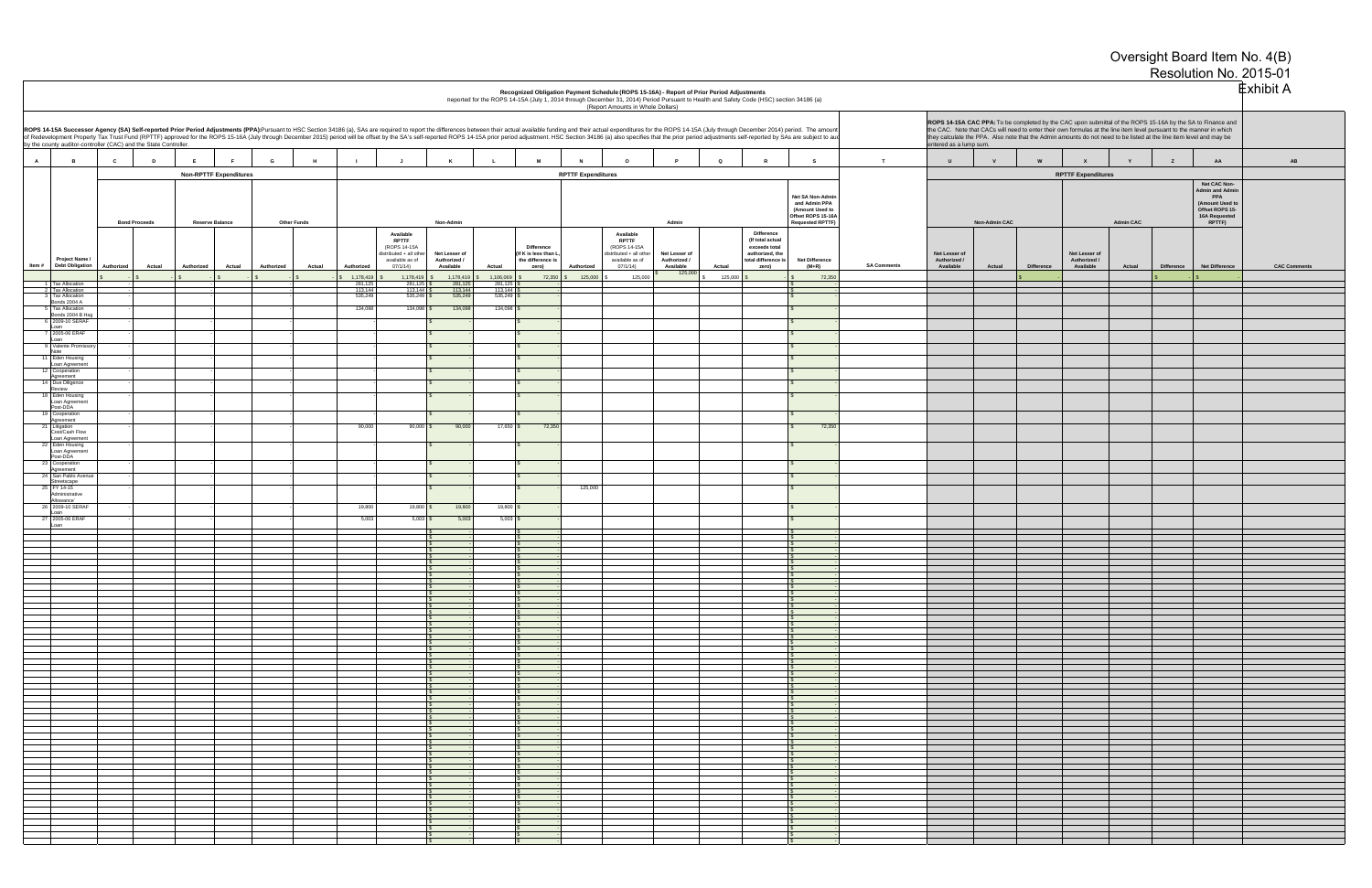|       | Recognized Obligation Payment Schedule (ROPS 15-16A) - Notes<br>July 1, 2015 through December 30, 2015                                                                                                                                                                                                                                                                                                                                                                                                                                                                                                                                                                                                                                                                                                                                                                                                                                                                                                                                                                                                              |
|-------|---------------------------------------------------------------------------------------------------------------------------------------------------------------------------------------------------------------------------------------------------------------------------------------------------------------------------------------------------------------------------------------------------------------------------------------------------------------------------------------------------------------------------------------------------------------------------------------------------------------------------------------------------------------------------------------------------------------------------------------------------------------------------------------------------------------------------------------------------------------------------------------------------------------------------------------------------------------------------------------------------------------------------------------------------------------------------------------------------------------------|
| Item# | <b>Notes/Comments</b>                                                                                                                                                                                                                                                                                                                                                                                                                                                                                                                                                                                                                                                                                                                                                                                                                                                                                                                                                                                                                                                                                               |
|       | 1 A portion of this item is to fund a debt service reserve for ROPS 15-16B. Should there be insufficient funds for other ROPS 15-16A items, less than the full amount<br>requested may be reserved for the debt service reserve portion of this item.                                                                                                                                                                                                                                                                                                                                                                                                                                                                                                                                                                                                                                                                                                                                                                                                                                                               |
|       | 2 A portion of this item is to fund a debt service reserve for ROPS 15-16B. Should there be insufficient funds for other ROPS 15-16A items, less than the full amount<br>requested may be reserved for the debt service reserve portion of this item.                                                                                                                                                                                                                                                                                                                                                                                                                                                                                                                                                                                                                                                                                                                                                                                                                                                               |
|       | 3 A portion of this item is to fund a debt service reserve for ROPS 15-16B. Should there be insufficient funds for other ROPS 15-16A items, less than the full amount<br>requested may be reserved for the debt service reserve portion of this item.                                                                                                                                                                                                                                                                                                                                                                                                                                                                                                                                                                                                                                                                                                                                                                                                                                                               |
|       | 5 A portion of this item is to fund a debt service reserve for ROPS 15-16B. Should there be insufficient funds for other ROPS 15-16A items, less than the full amount<br>requested may be reserved for the debt service reserve portion of this item.                                                                                                                                                                                                                                                                                                                                                                                                                                                                                                                                                                                                                                                                                                                                                                                                                                                               |
|       | 21 Requesting use of \$72,350 of ROPS 14-15A RPTTF, reported on Cash Balance worksheet and Prior Period Adjustment Worksheet of ROPS 15-16A, for this item.                                                                                                                                                                                                                                                                                                                                                                                                                                                                                                                                                                                                                                                                                                                                                                                                                                                                                                                                                         |
|       | 22 While previously disapproved, the Successor Agency has disputed the determination. A DDA between the City and developer was completed prior to funding of<br>ROPS 15-16A and therefore the Successor Agency is retaining the item on the ROPS.                                                                                                                                                                                                                                                                                                                                                                                                                                                                                                                                                                                                                                                                                                                                                                                                                                                                   |
|       | 23 While previously disapproved by DOF, the Successor Agency and Payee have filed litigation regarding the enforceability of this obligation and therefore the<br>Successor Agency is retaining the item on the ROPS.                                                                                                                                                                                                                                                                                                                                                                                                                                                                                                                                                                                                                                                                                                                                                                                                                                                                                               |
|       | 24 While previously disapproved by DOF, the Successor Agency has disputed the determination. The City of El Cerrito and El Cerrito Redevelopment Agency initiated a<br>multi-year capital improvement project in 2003, completed in 2012. The primary funding source for the project was the Redevelopment Agency, through both tax<br>increment and bond proceeds. The total cost of the project covering the four-mile length of San Pablo Avenue, which included streetscape improvements, paving,<br>signage, landscaping, streetlights and creek restoration was \$8.29 million, of which \$5.54 million was committed by the Redevelopment Agency. The City relied on<br>the Redevelopment Agency's commitments when entering into construction contracts. However, when closing out the projects in 2012, it was determined that<br>portions of the Redevelopment Agency's funding commitment had not been transferred to the City's Capital Improvement Program Fund, totalling \$956,511. The City<br>was able to reduce project costs, but \$431,599 of the tax increment commitment remains outstanding. |
|       | 25 Requesting 1st half of \$250,000 annual allowance for Successor Administration.<br>26 The Oversight Board approved the SERAF/ERAF Loan repayment schedule in February 2014 (OB Resolution No. 2014-03). The amount payable during the current<br>ROPS period is an estimate and within the maximum allowed based on the formula contained in the Dissolution Act.<br>27 The Oversight Board approved the SERAF/ERAF Loan repayment schedule in February 2014 (OB Resolution No. 2014-03). The amount payable during the current<br>ROPS period is an estimate and within the maximum allowed based on the formula contained in the Dissolution Act.                                                                                                                                                                                                                                                                                                                                                                                                                                                              |
|       |                                                                                                                                                                                                                                                                                                                                                                                                                                                                                                                                                                                                                                                                                                                                                                                                                                                                                                                                                                                                                                                                                                                     |
|       |                                                                                                                                                                                                                                                                                                                                                                                                                                                                                                                                                                                                                                                                                                                                                                                                                                                                                                                                                                                                                                                                                                                     |
|       |                                                                                                                                                                                                                                                                                                                                                                                                                                                                                                                                                                                                                                                                                                                                                                                                                                                                                                                                                                                                                                                                                                                     |
|       |                                                                                                                                                                                                                                                                                                                                                                                                                                                                                                                                                                                                                                                                                                                                                                                                                                                                                                                                                                                                                                                                                                                     |
|       |                                                                                                                                                                                                                                                                                                                                                                                                                                                                                                                                                                                                                                                                                                                                                                                                                                                                                                                                                                                                                                                                                                                     |
|       |                                                                                                                                                                                                                                                                                                                                                                                                                                                                                                                                                                                                                                                                                                                                                                                                                                                                                                                                                                                                                                                                                                                     |
|       |                                                                                                                                                                                                                                                                                                                                                                                                                                                                                                                                                                                                                                                                                                                                                                                                                                                                                                                                                                                                                                                                                                                     |
|       |                                                                                                                                                                                                                                                                                                                                                                                                                                                                                                                                                                                                                                                                                                                                                                                                                                                                                                                                                                                                                                                                                                                     |
|       |                                                                                                                                                                                                                                                                                                                                                                                                                                                                                                                                                                                                                                                                                                                                                                                                                                                                                                                                                                                                                                                                                                                     |
|       |                                                                                                                                                                                                                                                                                                                                                                                                                                                                                                                                                                                                                                                                                                                                                                                                                                                                                                                                                                                                                                                                                                                     |
|       |                                                                                                                                                                                                                                                                                                                                                                                                                                                                                                                                                                                                                                                                                                                                                                                                                                                                                                                                                                                                                                                                                                                     |
|       |                                                                                                                                                                                                                                                                                                                                                                                                                                                                                                                                                                                                                                                                                                                                                                                                                                                                                                                                                                                                                                                                                                                     |
|       |                                                                                                                                                                                                                                                                                                                                                                                                                                                                                                                                                                                                                                                                                                                                                                                                                                                                                                                                                                                                                                                                                                                     |
|       |                                                                                                                                                                                                                                                                                                                                                                                                                                                                                                                                                                                                                                                                                                                                                                                                                                                                                                                                                                                                                                                                                                                     |
|       |                                                                                                                                                                                                                                                                                                                                                                                                                                                                                                                                                                                                                                                                                                                                                                                                                                                                                                                                                                                                                                                                                                                     |
|       |                                                                                                                                                                                                                                                                                                                                                                                                                                                                                                                                                                                                                                                                                                                                                                                                                                                                                                                                                                                                                                                                                                                     |
|       |                                                                                                                                                                                                                                                                                                                                                                                                                                                                                                                                                                                                                                                                                                                                                                                                                                                                                                                                                                                                                                                                                                                     |
|       |                                                                                                                                                                                                                                                                                                                                                                                                                                                                                                                                                                                                                                                                                                                                                                                                                                                                                                                                                                                                                                                                                                                     |
|       |                                                                                                                                                                                                                                                                                                                                                                                                                                                                                                                                                                                                                                                                                                                                                                                                                                                                                                                                                                                                                                                                                                                     |

# Oversight Board Item No. 4(B) Resolution No. 2015-01 Exhibit A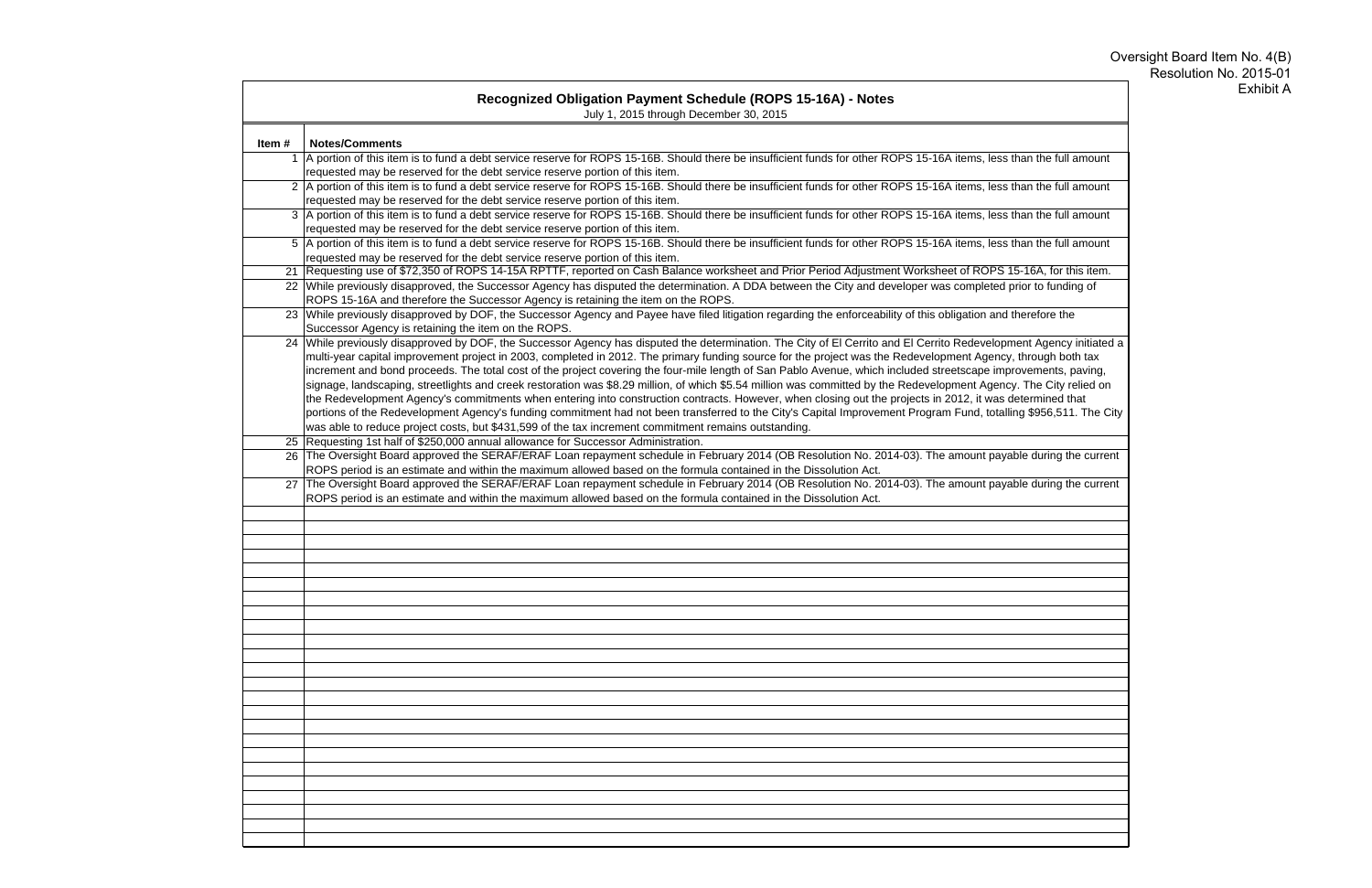#### OVERSIGHT BOARD TO THE EL CERRITO REDEVELOPMENT AGENCY SUCCESSOR AGENCY RESOLUTION 2015-02

#### RESOLUTION OF THE OVERSIGHT BOARD OF THE EL CERRITO REDEVELOPMENT AGENCY SUCCESSOR AGENCY APPROVING THE SUCCESSOR AGENCY FY 2015-16 ADMINISTRATIVE BUDGET, AS REQUIRED UNDER AB1X26

WHEREAS, pursuant to the California Community Redevelopment Law ("Redevelopment Law"), the City Council ("City Council") of the City of El Cerrito ("City") adopted the Redevelopment Plan for the City of El Cerrito Redevelopment Project Area by Ordinance No. 77-17, as amended by Ordinances No. 80-13; No. 89-5; No. 94-4; No. 2004-3; No. 2005-01; and No. 2006-10 (collectively, "Redevelopment Plan"); and

WHEREAS, the El Cerrito Redevelopment Agency ("RDA") was responsible for implementation of the Redevelopment Plan; and

WHEREAS, as part of the 2011-12 State budget bill, ABx1 26 ("Dissolution Act") was enacted significantly modifying the Redevelopment Law to require the dissolution of redevelopment agencies throughout California and the establishment successor agencies to wind down the former redevelopment agencies' affairs; and

WHEREAS, on August 15, 2011, pursuant to the Dissolution Act, the City elected to serve as the El Cerrito Redevelopment Agency Successor Agency ("Successor Agency"), should the RDA be dissolved, which occurred on February 1, 2012; and

WHEREAS, Section 34179 (a) of the Health and Safety Code provides for the establishment of the Oversight Board to the El Cerrito Redevelopment Agency Successor Agency ("Oversight Board"), which was formed on April 4, 2012; and

WHEREAS, the Dissolution Act requires the Successor Agency to prepare a proposed administrative budget for each fiscal year and submit it to the Oversight Board for approval; and

WHEREAS, the Successor Agency approved the proposed administrative budget for the 2015-16 Fiscal Year on February 17, 2015 and is hereby submitting it to the Oversight Board for consideration as Exhibit A to this Resolution.

NOW THEREFORE, BE IT RESOLVED that the Oversight Board of the El Cerrito Redevelopment Agency Successor Agency hereby approves the Successor Agency Administrative Budget for the Fiscal Year 2015-16, attached hereto as Exhibit A.

BE IT FURTHER RESOLVED that this Resolution shall become effective in accordance with Health and Safety Code Section 34179(h).